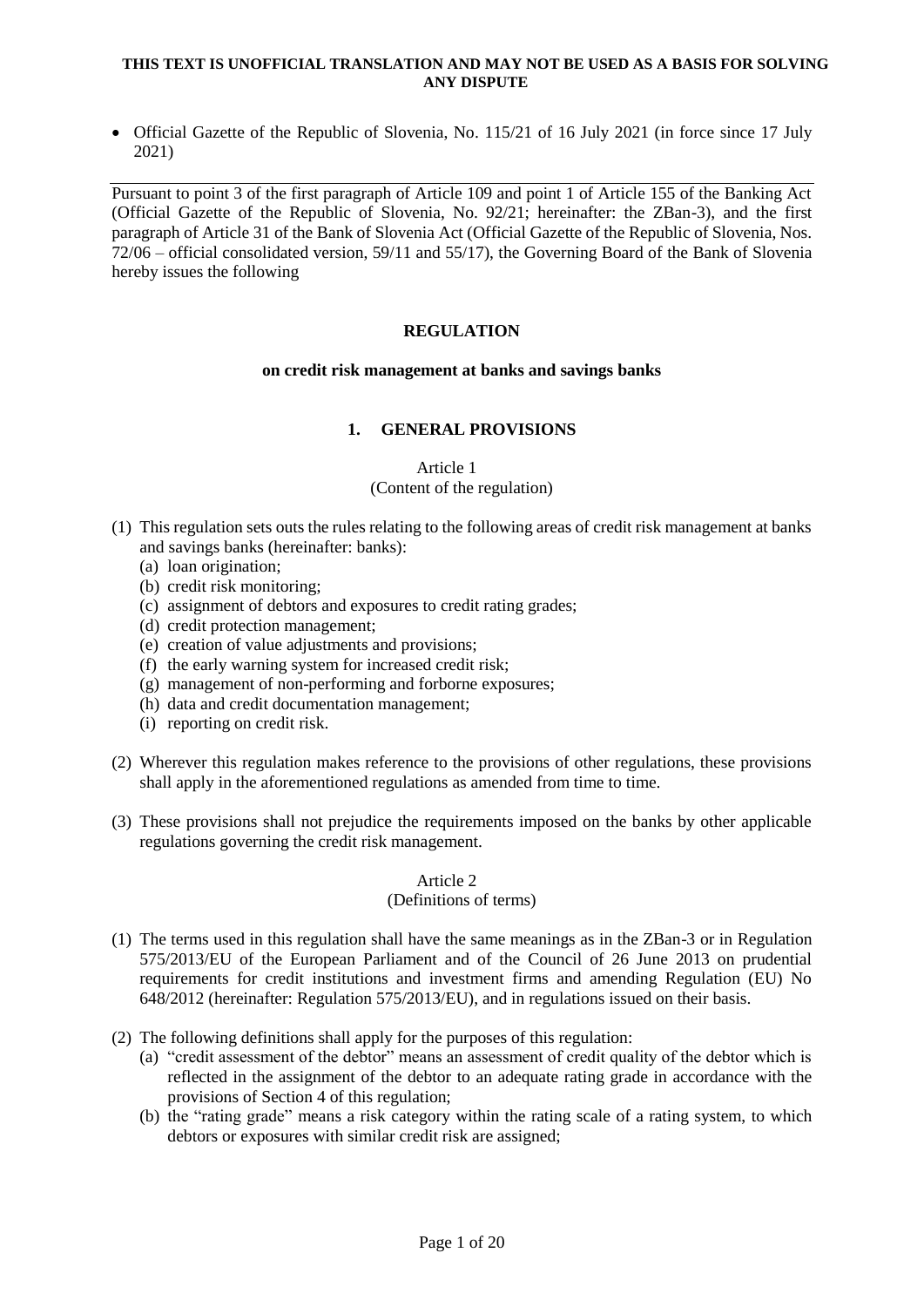- (c) the "rating system" means all of the methods, processes, controls, data collection and IT systems that support the assessment of credit risk, and the assignment of debtors and exposures to rating grades;
- (d) a "valuer" is an independent and qualified valuer, i.e. a person who possesses the necessary qualifications, ability and experience for conducting valuations, and is independent from the credit decision process with regard to transactions collateralised by the property subject to valuation;
- (e) the "central credit register" is the central credit register administered by the Bank of Slovenia in accordance with the Central Credit Register Act (Official Gazette of the Republic of Slovenia, No. 77/16);
- (f) the "valuation date" is the date to which a valuation applies;
- (g) "concession (forgiveness)" means forgiveness granted to the debtor by changing the original terms of lending on legal or economic grounds relating to the debtor's financial difficulties;
- (h) "credit" is any on-balance-sheet or off-balance-sheet exposure that results in the bank being exposed to credit risk;
- (i) "credit risk" is the risk of a loss as a result of the failure of the debtor or the counterparty to settle liabilities within the contractually agreed deadline;
- (j) "advanced statistical models" are collateral assessment statistical models meeting the conditions from Section 7.4 of the Guidelines on loan origination and monitoring (EBA/GL/2020/06), including the model's reliability;
- (k) "non-performing exposures" are non-performing exposures as defined in Article 47a of Regulation 575/2013/EU;
- (l) "exposures in default" are exposures in relation to which a default has occurred as defined in Article 178 of Regulation 575/2013/EU;
- (m) a "business entity" is a legal person, sole trader or a registered professional;
- (n) "residual risk" is the risk of the effectiveness of credit protection being less than expected, as a result of the occurrence or increase of other risks (e.g. legal risk, operational risk, liquidity risk, market risk) owing to the use of credit protection;
- (o) "forborne exposures" are forborne exposures as defined in Article 47b of Regulation 6575/2013/EU;
- (p) "valuation standards" are the applicable international and European valuation standards, namely the International Valuation Standards adopted by the International Valuation Standards Council (IVSC), the European Valuation Standards adopted by the European Group of Valuers' Associations (TEGOVA), and the valuation standards adopted by the Royal Institute of Chartered Surveyors (RICS);
- (q) "concentration risk" is the risk of excessive direct and/or indirect exposure arising from the credit risk of a bank or banking group vis-à-vis an individual client, a group of connected clients, or clients linked by common risk factors;
- (r) "credit risk in foreign currencies" is the credit risk inherent in foreign currency loans where the borrowers have not used a foreign exchange hedge;
- (s) "validation" means the independent vetting of the adequacy of a rating system and its compliance with the relevant requirements for the rating system.

# **2. LOAN ORIGINATION**

Article 3

(Loan origination process)

(1) The bank shall put in place a loan origination process that draws distinctions at least by the type of debtor, the source of cash flows for repaying the credit (e.g. borrower's income, income generated by financial assets), the exposure amount and the complexity of the product.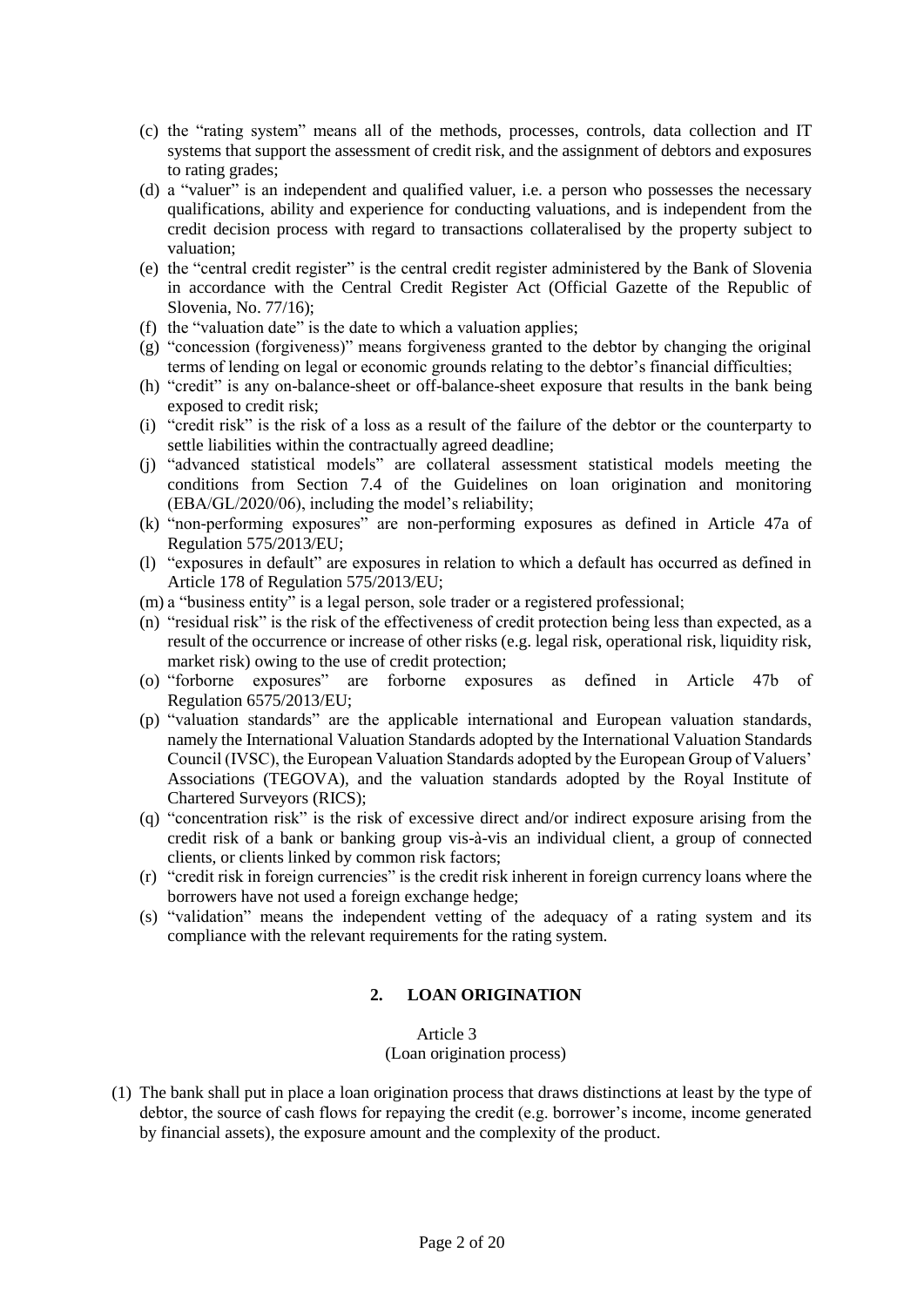- (2) The bank shall have a clearly defined process for approving new credit, and for modifying, renewing and refinancing existing credit.
- (3) The bank shall put in place a clear and consistent organisational structure for credit decisionmaking. The credit approval policy and process shall include a clear segregation of powers and duties with regard to credit approval within the framework of the bank and among the entities within the framework of the banking group.

# (Credit decision-making powers)

- (1) The bank shall ensure that credit decision-making powers are delegated to persons with the requisite knowledge, competence and professional experience. In its internal acts the bank shall provide a detailed definition of the delegation of credit decision-making powers. The powers shall be clearly delegated across the appropriate levels of the bank, and shall draw distinctions with regard to the type, purpose and amount of the credit. The credit documentation shall make clearly evident who approved the credit.
- (2) In making individual decisions as to granting a loan, the bank shall adequately consider the characteristics, including the size and complexity, of the relevant credit as well as the type and risk profile of the borrower. The structure of credit decision-makers shall comply with the bank's credit risk appetite, reflect the bank's business model, and ensure objectivity, impartiality and appropriate treatment of conflicts of interests. The powers and limitations of each decision-maker shall be clearly identified. The risk management function shall provide adequate controls over credit-risk taking, and shall be independent from the commercial operations unit. When the credit approval decision is less significant from the perspective of risk, the commercial operations unit may decide on the matter alone. The credit decision shall be clear and well documented.
- (3) In the event of the commercial operations unit and the risk management unit disagreeing with regard to credit approval, the bank shall ensure that the established decision-making rules are adhered to.
- (4) The bank shall put in place clear rules and procedures with regard to powers in the treatment and approval of exceptions (e.g. adjustment of credit assessment, credit approval under terms that deviate from the accepted standards of lending and credit protection policy). Lending that does not comply with the policy and the prescribed terms may only be proposed in exceptional cases. Such cases shall be documented and substantiated, and the power of approval of such transactions shall lie with the relevant body of the bank. The bank shall ensure the monitoring of circumstances and conditions prevailing at the time of approval of transactions that are not in line with the policy and prescribed terms.
- (5) If automated decision-making is applied in the credit granting process, the bank shall have established clear policies regarding the products, segments and limits for which automated decisionmaking is allowed.

# Article 5 (Credit granting criteria)

- (1) The key criterion in credit granting is an assessment of the client's creditworthiness.
- (2) The bank shall put in place appropriate and precisely defined credit granting criteria, which shall include at least the following:
	- $-$  the target market segment, as defined by the credit risk-taking and credit risk management strategy;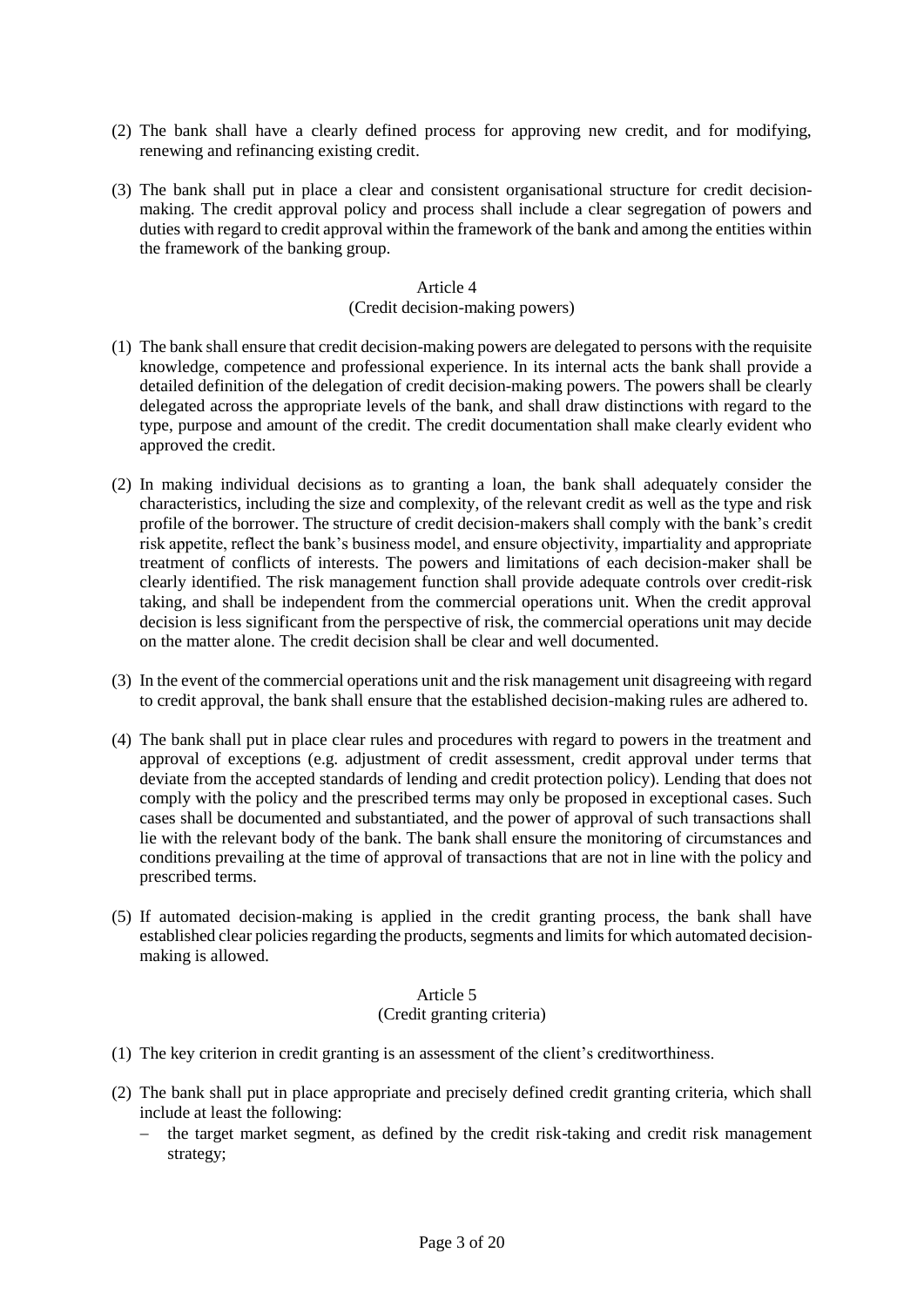- the purpose of the credit and sources of repayment thereof (in assessing the consumers' ability to repay their debts, the bank considers all relevant factors that could influence the current and future repayment capacity of the borrower, while in the case of lending to business entities the bank considers the cash flow from ordinary business activities as the primary source of repayment);
- $-$  the client's current risk profile;
- the debtor's repayment history, the current credit repayment capacity, and projections of future cash flows on the basis of various scenarios;
- the quality and amount of credit protection;
- loan terms, including contractual commitments limiting the client's risk level in the future;
- possible impact of environmental factors and climate change on the client's financial performance in the future;
- an assessment of the senior management's level of expertise and capability, the client's position in the sector and the general situation in the sector (in the case of corporate loans).

## (Assessment of credit risk)

- (1) Before the approval of any credit or the conclusion of any other contract based on which an exposure to credit risk arises on the part of the bank, the bank shall assess and analyse quantitative and qualitative information and other significant factors that facilitate a comprehensive assessment of the debtor's ability to settle the liabilities to the bank. The bank shall take account of the client's links to other persons that could affect its creditworthiness. It shall provide for an appropriately professional and objective evaluation of the credit risk assessment, and shall obtain sufficient information about the client to be able to determine its risk profile or assess its creditworthiness and to assign it an appropriate credit assessment. It shall be particularly prudent when establishing a contractual relationship with a client for the first time. In its bylaws the bank shall prescribe the minimum scope of information that it is necessary to obtain from the client for an appropriate credit risk assessment and that is included in the proposal for credit approval.
- (2) For the purposes of assessing the client's creditworthiness the bank shall obtain data from the central credit register about the borrower and connected clients to which the bank is exposed as defined in point (a) of Article 7 of this regulation.
- (3) Banks participating in syndicated loans and other banking consortiums may not rely solely on the analysis of the bank that is leading the consortium, but instead shall themselves conduct independent and thorough analysis of credit risk in the same way as if they were independently approving the credit.
- (4) In its policies the bank shall define leveraged transactions. The definition shall consider the level of the leverage and the aim of the transaction. Transactions with the excessive leverage should be an exception and should be treated in accordance with the credit risk-taking and risk management strategy. The bank shall set up an adequate structure of leveraged transactions management and monitoring.

## Article 7 (Identification of connections)

The bank shall put in place a mechanism for identifying, monitoring and reporting connections:

- (a) between clients in accordance with point (39) of Article 4(1) of Regulation 575/2013/EU (connected clients);
- (b) with persons in special relationship with the bank.

## Article 8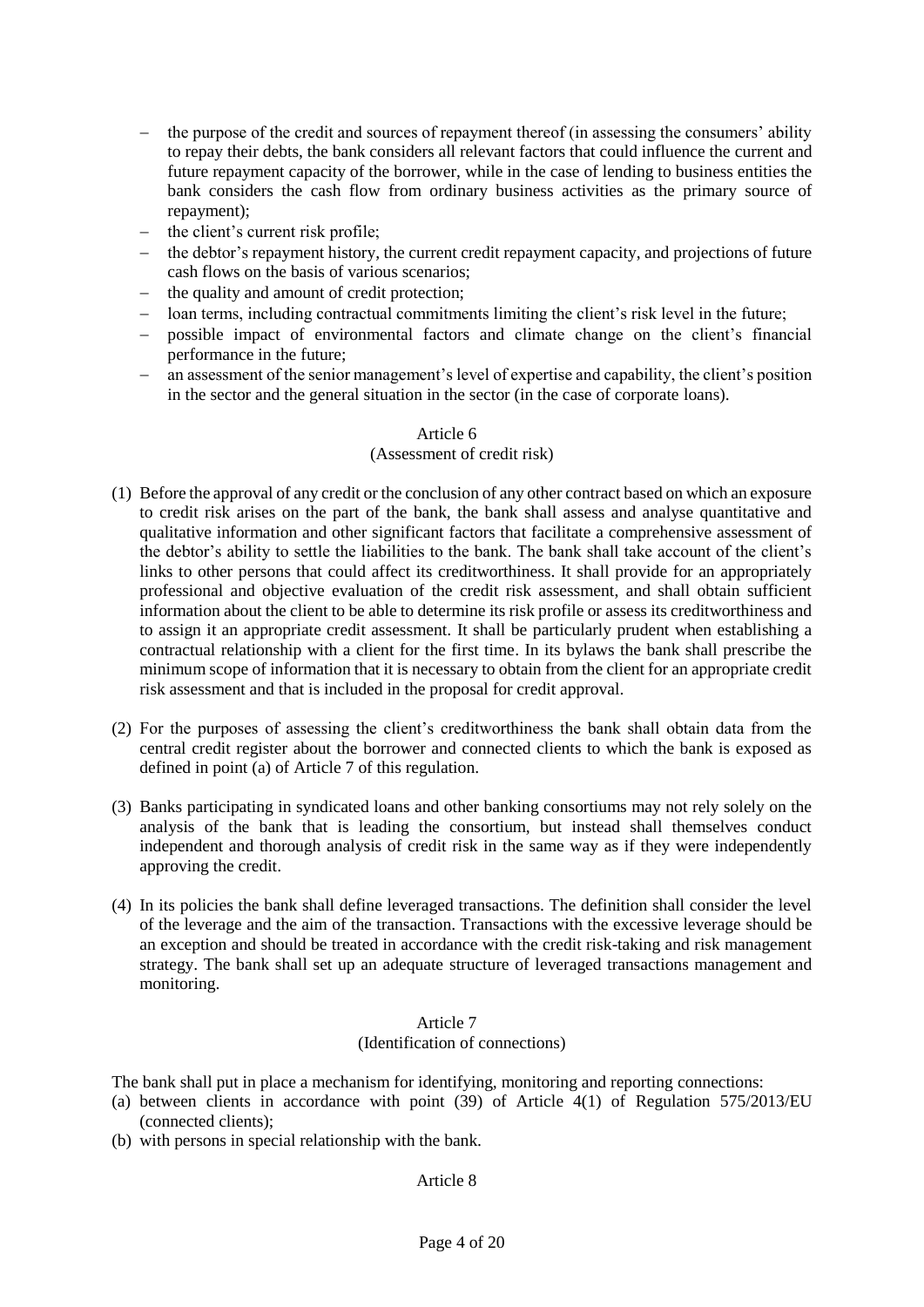# (Consideration of credit protection)

- (1) The bank shall consider the debtor's solvency as the primary source of credit repayment, while the credit protection accepted for a particular credit represents a secondary source of credit repayment. The bank shall assess the credit quality of the underlying debtor or underlying exposure without regard to the existence of credit protection.
- (2) Before approving the credit, the bank shall verify all relevant documentation on the basis of which it ascertains the legal efficiency and enforceability of credit protection, and shall assess the value of the credit protection as defined in Section 5 of this regulation.
- (3) When the value of the credit protection is largely dependent on the credit risk of a provider of unfunded credit protection that is a third party, the bank shall also assess the credit risk of the aforementioned party.

# Article 9

#### (Limits on exposure to credit risk)

The bank shall ensure that credit is approved within the framework of adopted risk-taking appetite and approved limits on exposure to credit risk.

# Article 10 (Mechanisms for product pricing)

The bank shall ensure that the credit approval process includes appropriate mechanisms for product pricing that are in accordance with the adopted credit risk management policies and take account of the debtor's credit risk, the type of product, the exposure amount, and the type and value of credit protection.

#### Article 11

## (Contractual commitments)

When concluding a loan agreement the bank shall assess the adequacy of the contractual commitments to be contained in the agreement. The contractual commitments shall be clear, reasonable and feasible. In assessing the adequacy of individual contractual commitments the bank shall *inter alia* take account of the type and value of the transaction, the type and risk assessment of the debtor, the requisite information about the debtor and contract law. When the bank is unable to include all of the contractual commitments that it generally uses, it shall state the reasons in the credit file.

## **3. CREDIT RISK MONITORING**

# Article 12

# (Credit monitoring system)

- (1) The bank shall put in place a clear and consistent organisational structure, policies, processes and bylaws with regard to the monitoring process in accordance with the adopted credit risk management strategy, and a clear segregation of duties between the monitoring process and the credit approval process.
- (2) The bank shall put in place a system of continual monitoring of the credit portfolio that includes analytical procedures and methodologies for assessing or measuring credit risk. The system shall provide relevant information about the structure and quality of the credit portfolio and the concentration of credit risk at the bank and also at the level of the banking group.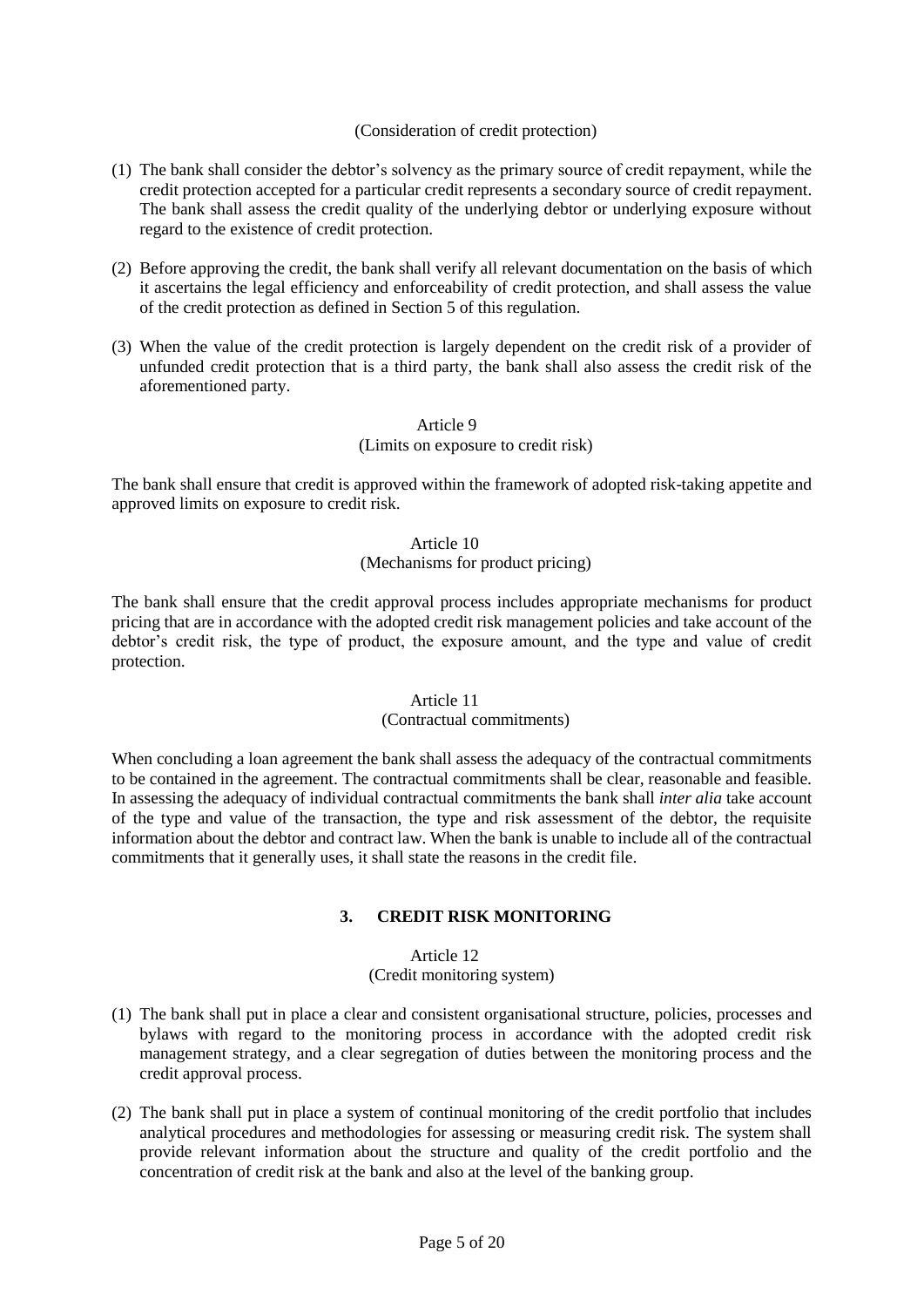- (3) For the purposes of managing concentration risks, the bank shall put in place and maintain appropriate limits on exposure to credit risk. The limits shall include on-balance-sheet and offbalance-sheet exposures.
- (4) An effective credit monitoring system shall:
	- ensure that the bank is able to regularly monitor the debtor's operations and its creditworthiness throughout the duration of the credit relationship,
	- monitor the fulfilment of the conditions deriving from the loan agreement,
	- in the case of purpose-specific loans, monitor the use of the approved funds for the agreed purposes,
	- monitor the regularity of payments, and identify breaches of contractual obligations,
	- monitor the performance of the contractual commitments and record any breaches thereof, and monitor the enforcement of contractual sanctions in the event of breaches of the contractual commitments,
	- monitor the loan-to-value (LTV) ratio, and the coverage of the exposure by credit protection,
	- monitor the adequacy of the amount of value adjustments and provisions created,
	- monitor concentration risk and any deviations from the limits referred to in the third paragraph of this article put in place,
	- ensure the effective and timely identification of increased credit risk and non-performing credits,
	- monitor the risk inherent in credit in foreign currencies.
- (5) The bank shall put in place and enforce internal controls and procedures to allow exceptions, escalations, and deviations from policies, procedures and limits to be reported promptly to those responsible for taking action.
- (6) In the assessment of individual credits and the credit portfolio, the bank shall take account of potential adverse changes in the future economic environment and shall periodically assess exposure to credit risk in extreme conditions (analysis of scenarios and stress tests).

# **4. ASSIGNMENT OF DEBTORS AND EXPOSURES TO RATING GRADES**

Article 13 (Assignment of debtors and exposures)

(1) Within the framework of the credit approval and monitoring process, the bank shall assign a debtor or an exposure to a rating grade on the basis of clear rating criteria. The criteria shall be sufficiently precise to allow employees in the credit approval and monitoring process to make the same interpretations and consistently assign debtors and exposures with similar credit risk to the same rating grades. The assignment methodology shall be based on statistical models or other methods, and shall take account of the requirements set out by this section.

## Article 14 (Assignment of debtor in the case of group of connected clients)

(1) In the process of assigning a debtor that is part of a group of connected clients to the appropriate rating grades, the bank shall include information on the existence of the group of connected clients such that the assignment of individual entities in the group of connected clients is consistent with the structure of the group. In so doing the bank shall at least take account of the type of connections between entities in the group.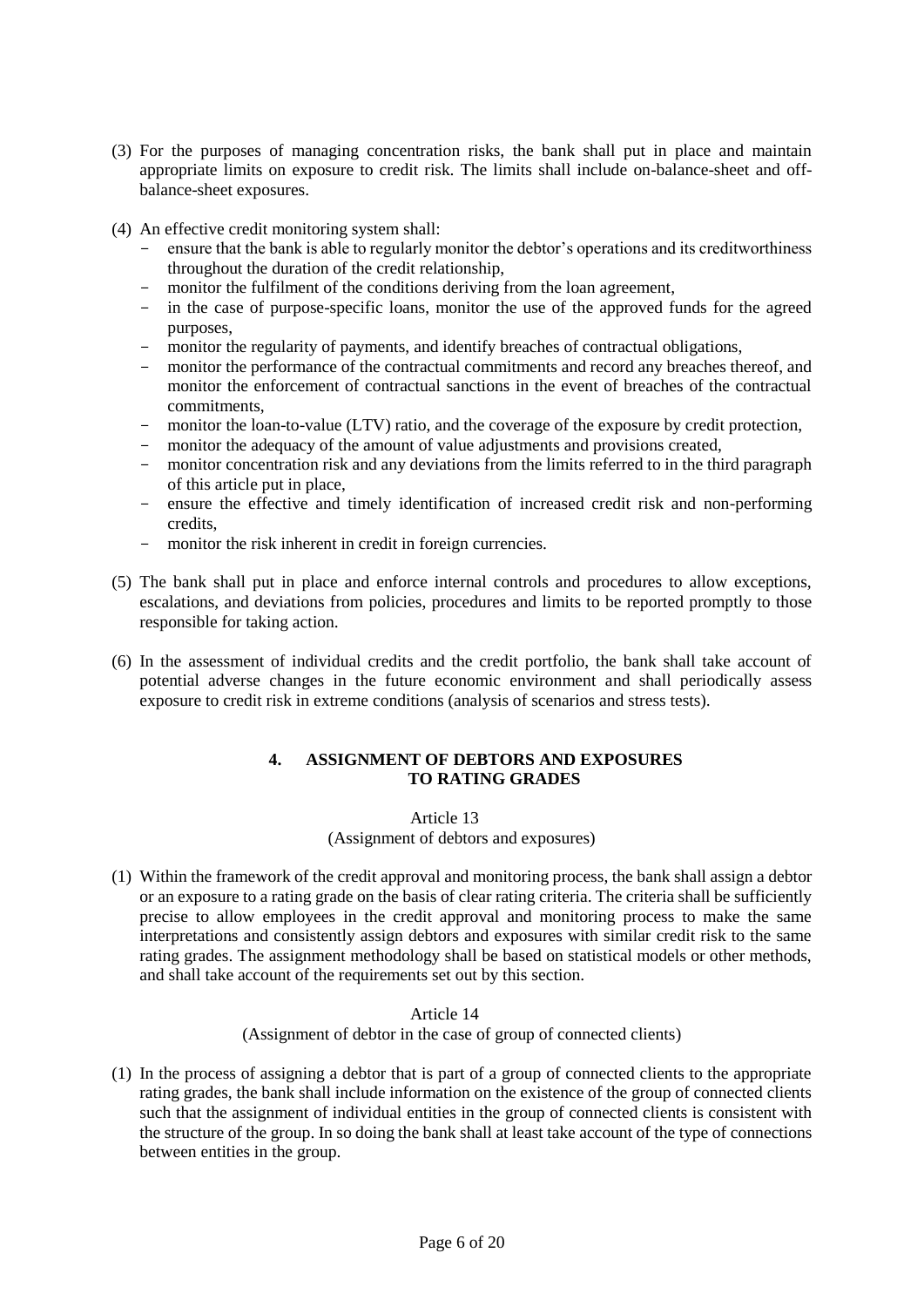- (2) The bank shall put in place procedures and processes that ensure that in the event of the default of an individual client in the group in accordance with Article 178 of Regulation 575/2013/EU it reviews and defines the impact of the default on the credit assessments of other entities in the group.
- (3) Cases in which debtors may be assigned higher credit assessments than the parent undertaking in the group shall be defined in advance by the bank. Decisions on cases of this type and any other cases shall be documented and appropriately substantiated by the bank.

### (Rating systems)

- (1) The bank shall put in place rating systems that provide for the evaluation of credit exposures and their assignment to appropriate rating grades.
- (2) The bank shall put in place rating systems that suit the attributes of individual portfolios to ensure that material changes in individual portfolios are reflected in a change in the credit risk assessment.
- (3) The bank shall document material elements of the structure and functioning of internal rating systems which include at least portfolio differentiation, rating criteria, the responsibilities of those undertaking assessment, the frequency of the assessment, and the management oversight of the rating system.

#### Article 16

## (Consideration of relevant and up-to-date information)

- (1) The bank shall put in place procedures, mechanisms and criteria for obtaining all appropriate, currently available and up-to-date quantitative and qualitative information about the debtor and the exposure that is relevant to credit processes and rating systems.
- (2) In the event that information is deficient, missing or out-of-date, the bank shall apply an appropriate measure of conservativeness in assigning debtors or exposures to rating grades.
- (3) When external credit assessments are the bank's main criterion in the assignment of debtors or exposures to rating grades, the bank shall also take account of other relevant information set out in its assignment methodology.
- (4) The bank shall review the appropriateness of the assignment of individual debtors and exposures at least once a year, and shall adjust them as appropriate. The bank shall undertake a new assignment if it obtains material information about the debtor or exposure. The bank shall specifically set out the criteria for the more frequent review of high-risk debtors or non-performing exposures.

## Article 17

## (Adjustment of credit rating)

- (1) When assigning debtors or exposures to rating grades, the bank shall clearly define the grounds and ranges in which an adjustment of the credit rating is allowed, and in which phase of the assignment process an adjustment may be undertaken.
- (2) All adjustments of credit rating shall be clearly and transparently documented and substantiated.
- (3) The bank shall regularly monitor the number of adjustments of credit ratings and the grounds therefor, and shall regularly review the reliability of the adjustment process and consequently the functioning of the rating system.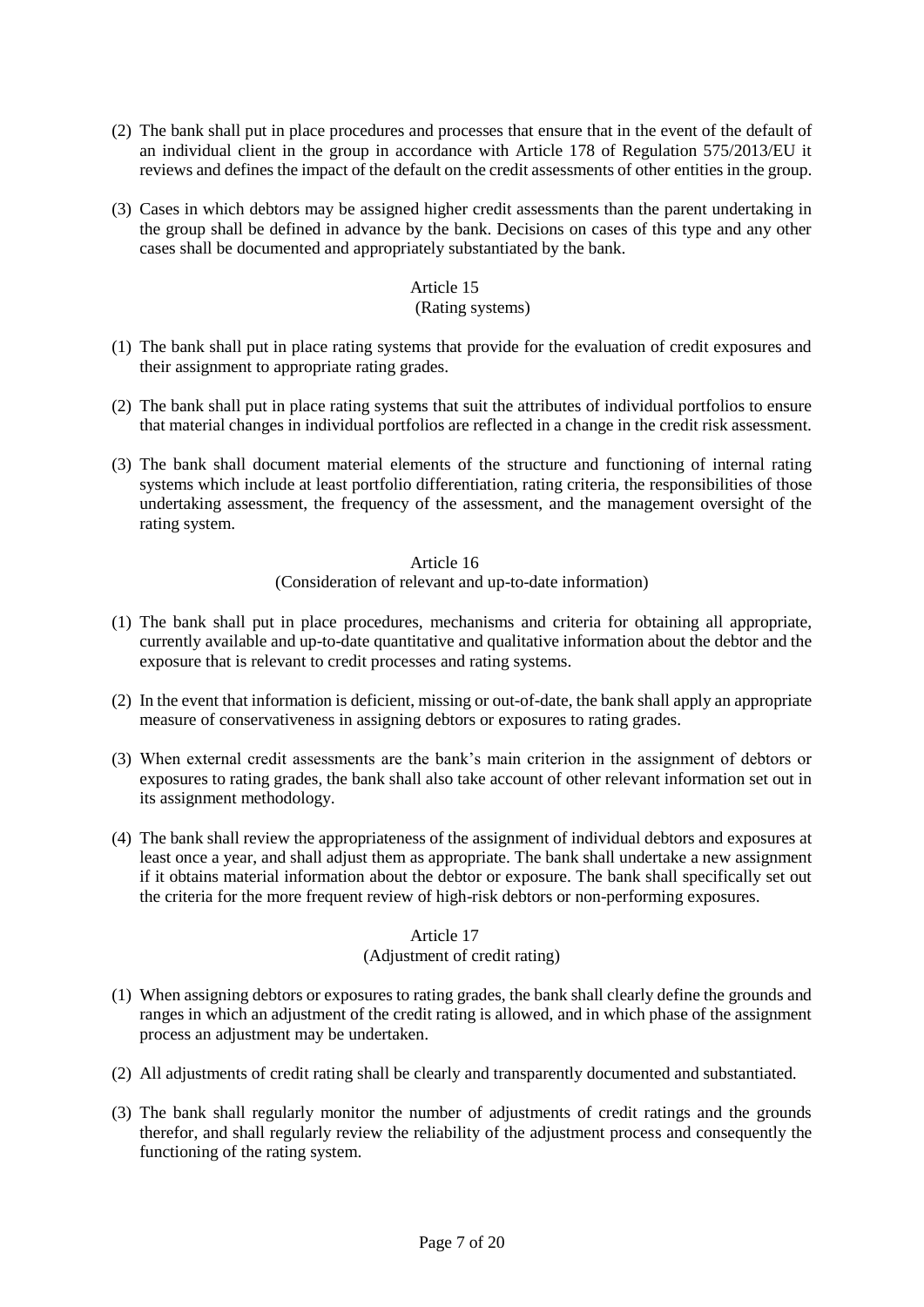# (Requirements with regard to rating models)

- (1) In the use of rating models for assigning exposures to rating grades, the bank shall put in place a process for collecting and evaluating quantitative and qualitative data inputs into the model, including an assessment of the accuracy, completeness and appropriateness of the data. The bank shall prove that the data used to build the model is representative of the population of the bank's actual debtors or exposures.
- (2) The bank shall complement the statistical model by human judgement to review the adequacy of the assignment of debtors and exposures with regard to the results of the model. All relevant information not considered by the model shall be taken into account in the final assignment of the debtor or exposure on the basis of human judgment. The bank shall document how human judgement and the model's results are to be combined.
- (3) The bank shall prove that the model has good predictive power, and is as impartial as possible.
- (4) The bank that uses an external model or parts of an external model for assignment shall also take account of the following requirements:
	- users shall be appropriately trained in the use of the model,
	- in-house instructors must be available,
	- a plan for ensuring confirmation of the suitability of the external model must be drawn up,
	- the ongoing furthure development of the model, when necessary, must be ensured,
	- $-$  the possibility of assessing the performance of the model and, when necessary, making adjustments, even when the external provider ceases to provide support or in similar cases, shall be ensured.

## Article 19

## (Documentation)

- (1) The bank shall document the reasons for selecting qualitative and quantitative criteria for assignment, and analysis that supports such a selection. The bank shall document all major changes in the assignment process. The organisation of the assignment process shall also be documented, including the internal control system in this area.
- (2) The bank shall formulate and document a model development methodology encompassing at least the following:
	- the adequacy of the model with regard to the attributes of the portfolio for which it is being used,
	- a description of data sources,
	- a definition of default and the loss given default,
	- a definition of predictive variables,
	- a precise description of the functional concept, theory and assumptions of the model in question,
	- $\theta$  the technical specifications of the model.
	- a description of the statistical methods for confirming the adequacy of the model,
	- a description of the circumstances in which the model does not work effectively.
- (3) The use of an external model shall not exempt the bank from the obligation of documentation or any other requirement for the system of assigning exposures to rating grades.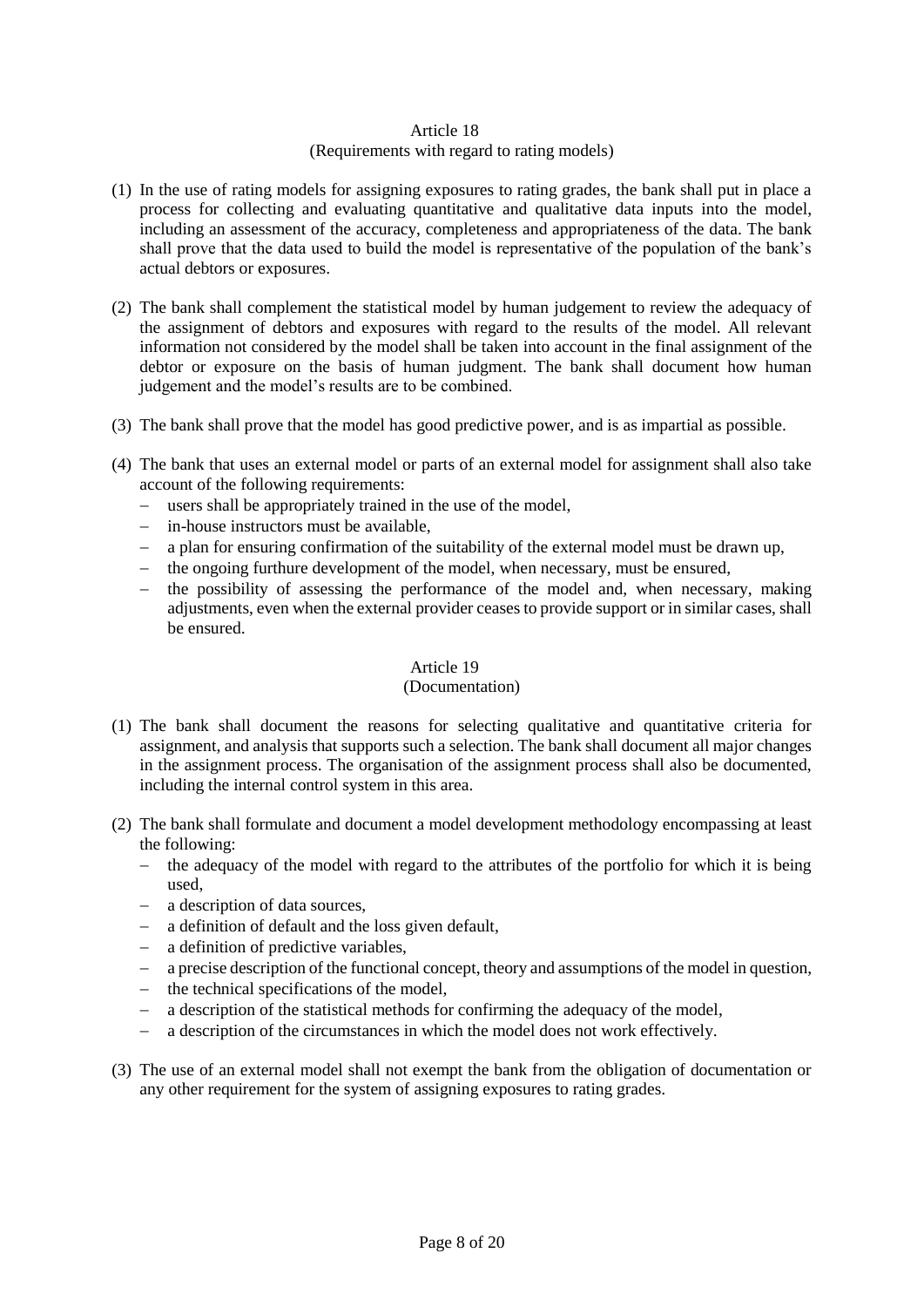# (Validation)

- (1) The bank shall have clearly defined rules and processes for regular validations and modifications of rating systems, which shall include or take account of at least the following:
	- appropriate methods for assessing the adequacy of rating systems with regard to their complexity and scope;
	- a clear definition of the validation process, the scope of validation, and the standards and limitations of validation;
	- descriptions of all validation tests and a list of the data used for validation, including a definition of the timeframe of data capture;
	- standards of data clean-up and data sources for validation;
	- back testing:
	- business cycles and the related systemic fluctuations, and experience of default events.
- (2) The bank shall ensure the independence of the validation process from the model development process and other credit processes. Roles and responsibilities in the validation process shall be defined in detail.
- (3) The bank shall conduct a validation of rating systems for material portfolios at least once a year.
- (4) The results of validations shall be analysed and adequately documented by the bank. Any deficiencies identified in the performance of rating systems shall be taken into account by the bank when they are being modified. The bank shall set out the criteria that require a modification or an upgrade of a specific rating system.

# **5. CREDIT PROTECTION MANAGEMENT**

## Article 21

## (General requirements with regard to credit protection)

- (1) The bank shall have a written credit protection policy, which shall be approved by and reviewed at least once a year by the management body. The bank shall define at least the following in its credit protection policy:
	- types of acceptable credit protection with regard to the type of debtor and transaction,
	- the permitted loan to value (LTV) ratio for specific types of credit protection,
	- the documentation required to ensure the legal certainty of individual types of credit protection,
	- the methodology for valuing individual types of credit protection, which sets out the methods and monitoring or frequency of valuation,
	- the methodology for determining the level of correlation between the value of the credit protection and the debtor's credit quality,
	- the procedures and processes for the prompt enforceability of each type of credit protection,
	- the types of credit protection where a physical inspection of the assets pledged as collateral is required.
- (2) The bank shall have at its disposal all the requisite documentation based on which the legal certainty of credit protection and the effectiveness of its management are established. The bank shall ensure:
	- (a) the legal certainty of credit protection by meeting all contractual and legal requirements in connection with the enforceability of credit protection under the law that applies to it, and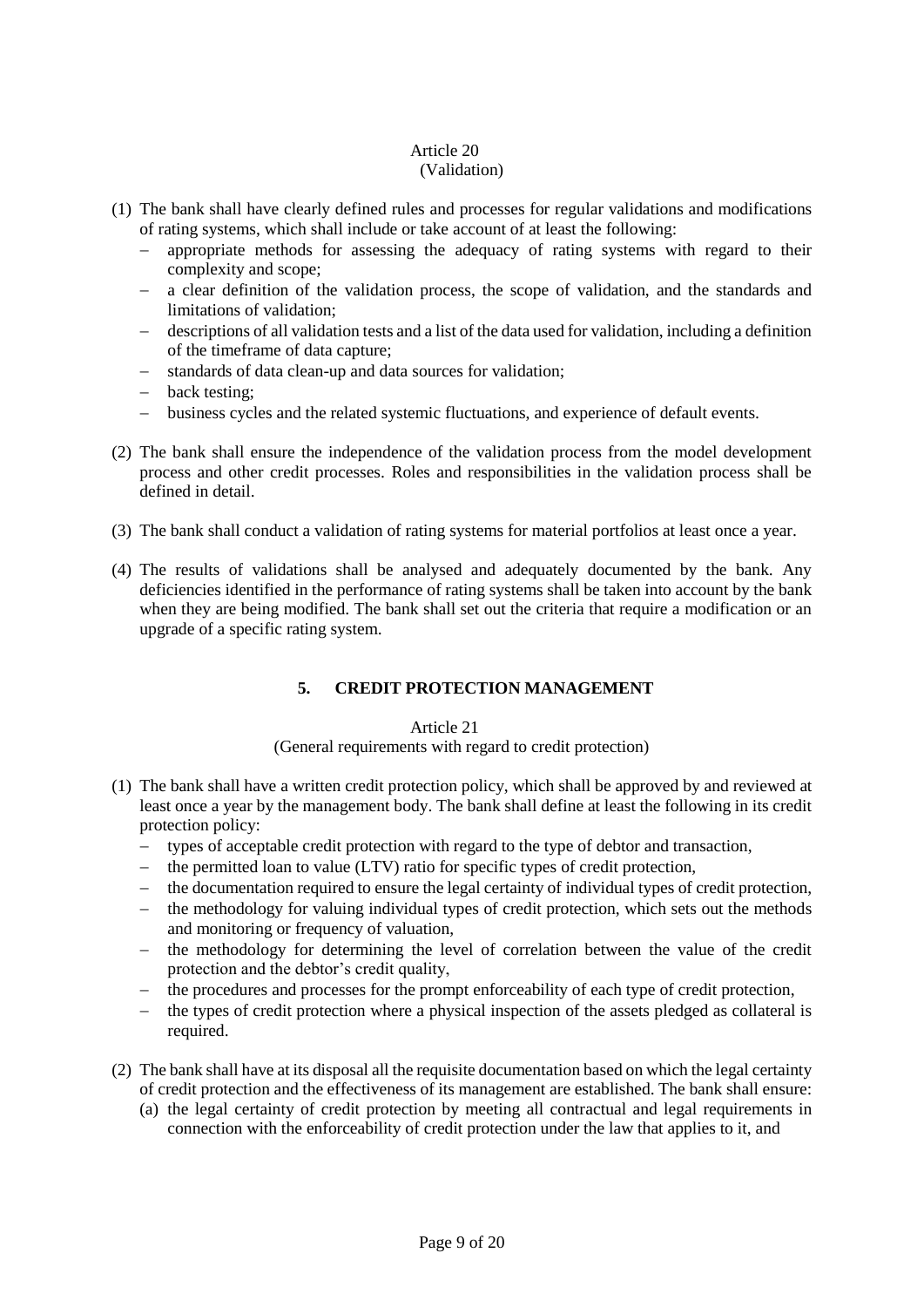- (b) the effective management of credit protection on the basis of adopted measures, procedures and policies that provide for prompt realisation and appropriate certainty with regard to the amount of repayment from the credit protection used.
- (3) The bank shall assess the value of credit protection on the basis of a predefined credit protection valuation methodology. The bank shall regularly monitor the value of credit protection for the duration thereof, shall adjust the value on the basis of appropriate valuation, and shall take account of any prior encumbrances.
- (4) The bank shall give special consideration to credit protection whose value is highly volatile and/or that is the subject of a very lengthy realisation process.
- (5) The bank shall provide for adequate treatment and control of residual risk inherent in the use of credit protection.

## (Credit protection monitoring)

(1) The bank shall provide for regular monitoring of the value of credit protection and its legal efficiency and enforceability at appropriate time intervals beginning from the approval of the transaction depending on the type of credit protection. The bank shall monitor the value of credit protection more frequently in the event of significant changes in the conditions on a market of relevance to the credit protection, and shall review it each time that the information at the bank's disposal indicates a significant decline in the value of the credit protection.

# Article 23

# (Real estate collateral)

- (1) When taking account of real estate collateral in the estimation of credit risk losses, the bank shall provide at least the following documentation:
	- (a) a directly enforceable notarial record of collateral in the form of an entry of a mortgage on the pledger's real estate, and a final court order allowing the registration of the mortgage, or in the case of a proposal for the entry of the mortgage regarding which there are no ancillary or main entries in the land register that might affect the entry of the mortgage, an independent legal opinion with regard to the efficiency and enforceability of such a proposal, unless the bank owns the real estate;
	- (b) a current land register extract;
	- (c) an insurance policy for the real estate issued or assigned for the benefit of the bank, with the bank establishing procedures for monitoring whether the real estate is adequately insured against damage for the duration of the credit relationship;
	- (d) the documented value of the real estate, which also applies each time that the real estate is revalued.
- (2) Point (a) of the previous paragraph notwithstanding, in the case of collateral in the form of a maximum mortgage on real estate, instead of a directly enforceable notarial record of collateral via the registration of a mortgage on the mortgagor's real estate the bank shall provide for a valid lien agreement and a land registry permit for the establishment of a maximum mortgage on the mortgagor's real estate, and other documents that make evident which claims are secured by the maximum mortgage and to what degree. The other requirements referred to in the previous paragraph of this article shall remain the same even in the case of collateral in the form of a maximum mortgage.
- (3) The market value of the real estate as estimated by a valuer in accordance with the valuation standards on the basis of a comprehensive inspection of the real estate shall be taken into account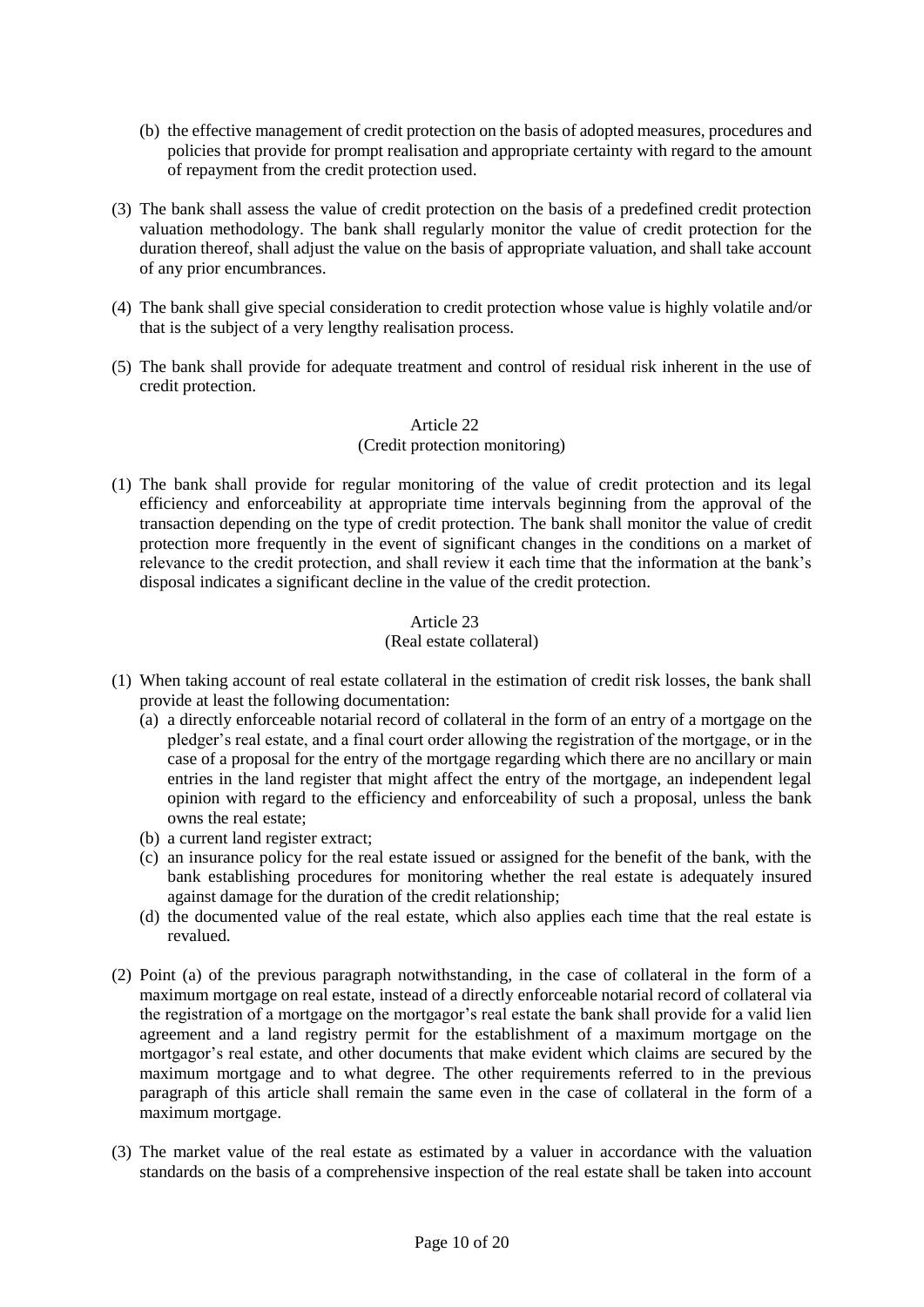as the value of the real estate collateral. The valuation may not be more than one year old when the real estate is received as collateral.

- (4) Notwithstanding the previous paragraph, the valuer may ascertain the value of the residential real estate without inspecting it if it uses advanced statistical models. In this case the valuer shall review and approve the value deriving from the model. If the valuer assesses that the value deriving from the model is not adequate considering the properties of the real estate, the latter shall be valued at its market value as defined in the previous paragraph of this article.
- (5) When estimating credit risk losses, the bank shall only take account of the value of the real estate collateral that remains after offsetting the amounts of all the liabilities whose settlement is secured by the same real estate and that are entered in the land register under the real estate in question with a higher priority (seniority), and after offsetting a proportionate amount of those liabilities that are entered in the land register under the real estate in question with the same priority.
- (6) While the real estate collateral is valid, the bank shall regularly monitor the value of the real estate as follows:
	- at least once a year in the case of commercial real estate;
	- at least once a year in the case of residential real estate used as collateral for non-performing exposures;
	- at least once every three years in the case of other residential real estate.
- (7) The sixth paragraph of this article notwithstanding, the bank shall monitor the value of real estate more frequently whenever there is a significant change in market conditions and/or whenever there are signs of a material decline in the value of individual real estate collateral. The bank shall define a quantitative threshold of material decline in the value of credit protection for each type of real estate that it accepts as collateral for the repayment of exposures in its real estate collateral valuation methodology.
- (8) The bank may use statistical methods to monitor the value of real estate used as collateral, and to identify real estate that needs revaluation.
- (9) The market value of the real estate may be reassessed either by the valuer or the revaluation may be made using statistical models taking into account other applicable regulations.
- (10) The previous paragraph notwithstanding, the market value of the real estate shall be undertaken by the valuer in the following cases:
	- (a) whenever the information at the bank's disposal indicates that the value of the real estate may have declined materially relative to general market prices;
	- (b) at least every three years for real estate used as collateral for an exposure that exceeds EUR 3 million or 5% of the own funds of a bank.
- (11) The bank shall formulate a policy and a procedure for regularly vetting the independence and qualifications of valuers and the quality of valuations. The quality assurance process shall be carried out by a risk management unit that is independent of the credit approval, credit monitoring and assessment of client creditworthiness. The result of the quality assurance process is an appropriately approved list of valuers, which shall be updated regularly.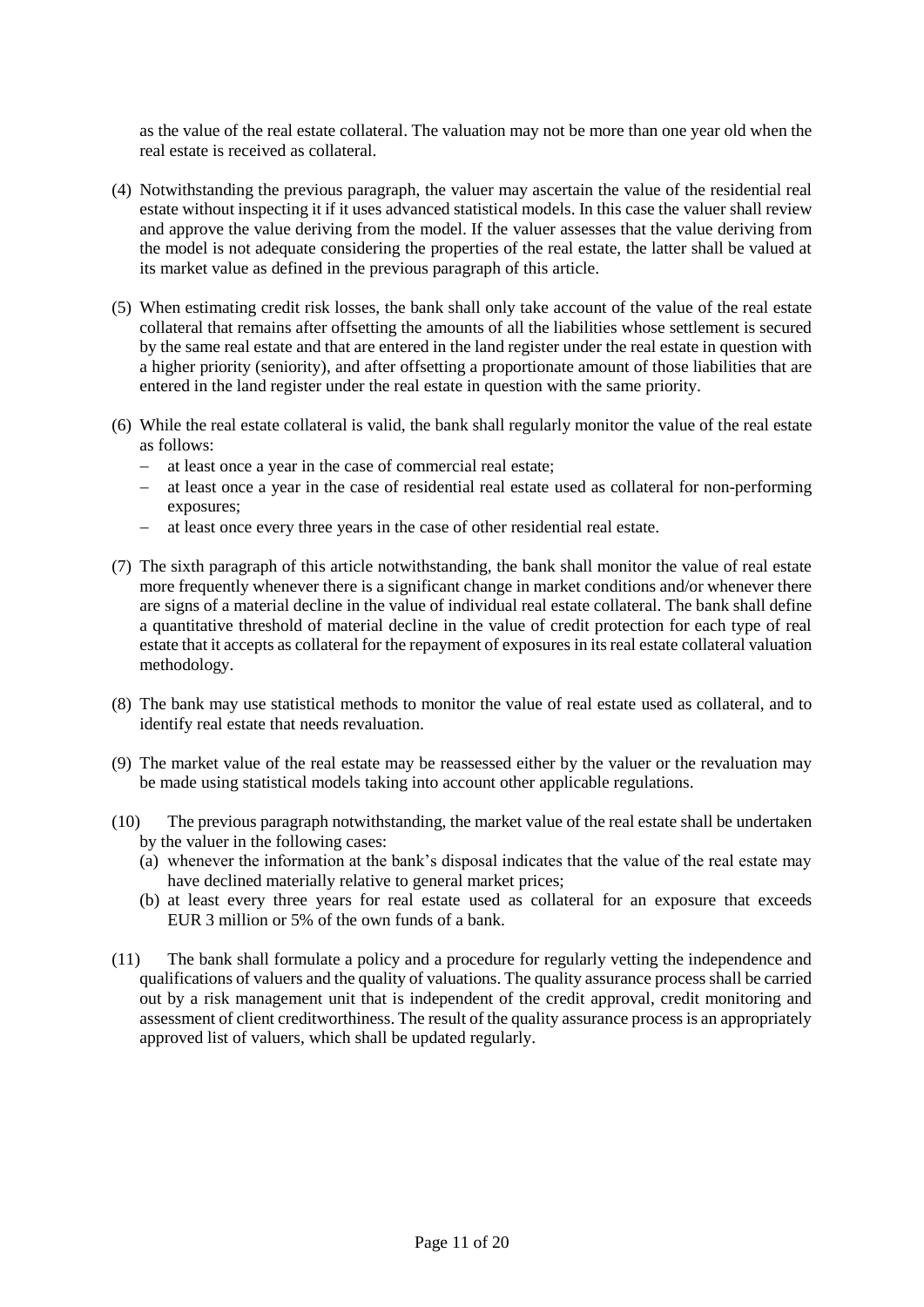## Article 24 (Movable property collateral)

- (1) In estimating credit risk losses the bank shall take account of movable property collateral if, in addition to the general requirements set out in Article 21 of this regulation, at least the following conditions are met:
	- (a) for the movable property used as collateral there are publicly available market prices that come from reliable information sources (e.g. public indices, price lists or catalogues) and reflect the price of the transactions under normal conditions;
	- (b) the bank has priority over other creditors in the realisation of the collateral, by means of an exclusive exemption from the rights of senior creditors set out by legislative regulations;
	- (c) the bank regularly monitors the value of the movable property used as collateral, at least once a year, or more frequently in the event of significant changes on the market;
	- (d) the bank takes full account of the potential deterioration or obsolescence of the movable property used as collateral during valuation and revaluation;
	- (e) the movable property used as collateral is appropriately insured against the risk of damage, and the bank has put in place monitoring procedures with regard to the adequacy of that insurance;
	- (f) the collateral is entered in the register of non-possessory liens and goods in distraint pursuant to the Decree on the register of non-possessory liens and goods in distraint (Official Gazette of the Republic of Slovenia, No. 85/20) or in a similar register pursuant to substantively equivalent regulations of other countries, except when the bank owns the movable property.
- (2) In its policy and procedures the bank shall determine the thresholds and approaches that the valuer is to comply with in making the valuation of individual movable property collateral while considering the market value of real estate.
- (3) The bank shall value the real estate used as the collateral for non-performing exposures at its market value, and shall regularly assess their realisation. If significant price volatility exists in the market, the valuation shall be conservative enough.

# Article 25

# (Consideration of credit protection in estimation of credit risk losses)

- (1) In the estimation of credit risk losses for the purpose of creating value adjustments and provisions, the bank shall take account of credit protection in accordance with the provisions of this section.
- (2) In the estimation of future cash flows from the realisation of credit protection, the bank shall take account of the value of the credit protection, the relevant haircuts, the period to realisation, the liquidation or selling costs, whether the sale of collateral is consensual or non-consensual, etc. The assumptions applied shall be realistic, and based on empirical data, and shall take account of current and future market conditions. The bank shall appropriately document those assumptions, and shall verify them regularly.
- (3) A period of no less than four years, or a period of no less than six years in the case of collateral in the form of a maximum mortgage on real estate, shall be taken into account as the credit protection realisation period when estimating expected cash flows from the realisation of real estate collateral, unless the bank can prove that the aforementioned period is shorter on the basis of its own data and appropriate analysis or on the basis of other data sources.
- (4) The bank shall put in place appropriate records of realised credit protection for individual types of credit protection.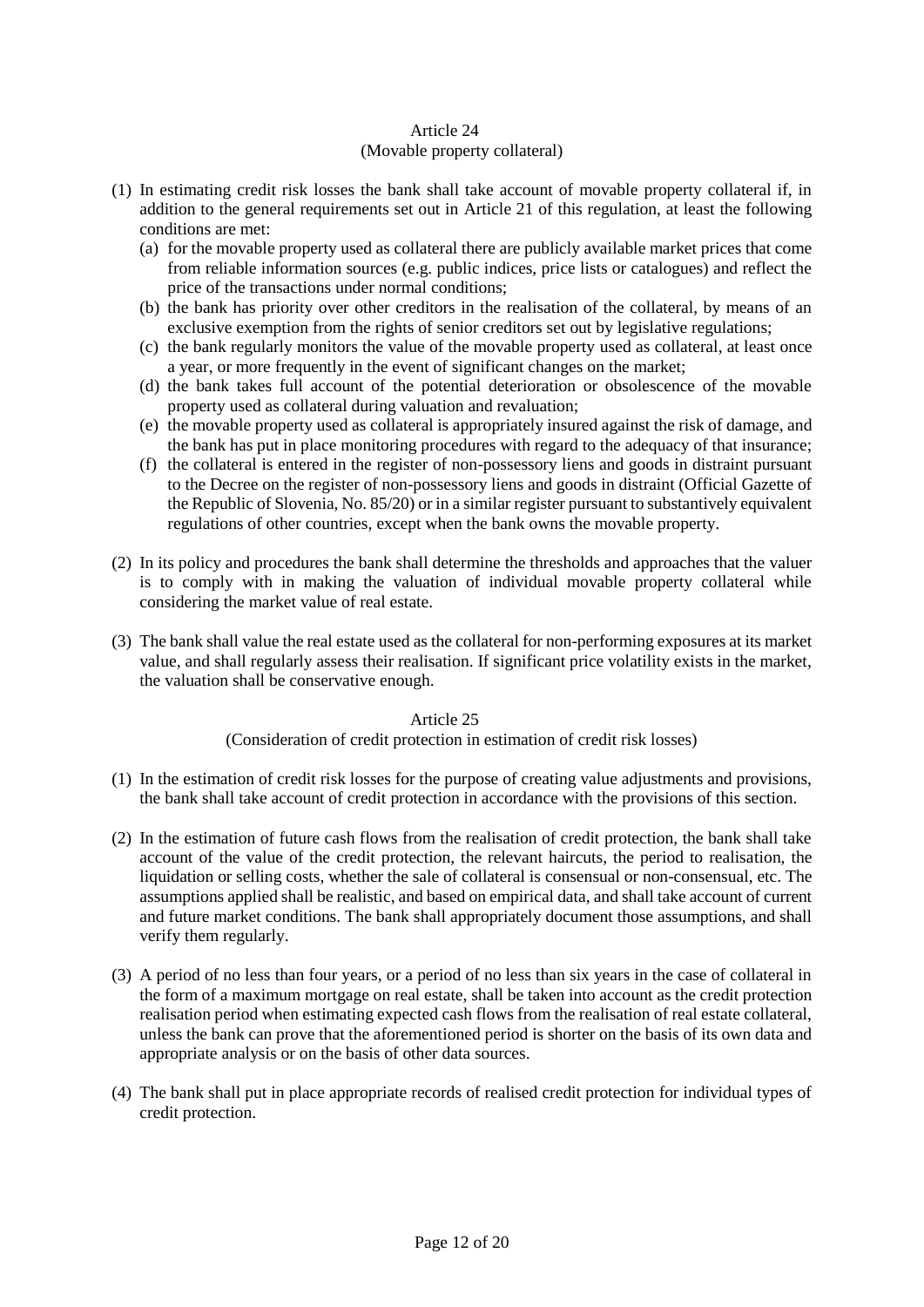# **6. CREATION OF VALUE ADJUSTMENTS AND PROVISIONS**

### Article 26

(Creation of value adjustments and provisions in accordance with IFRS)

- (1) The bank shall put in place a process for the timely creation of value adjustments and provisions for credit risk losses with regard to the credit quality of the debtors or exposures in the credit portfolio.
- (2) The bank shall formulate a methodology for the calculation of value adjustments and provisions for credit risk losses that complies with the applicable international financial reporting standards (hereinafter: the IFRS), Guidelines on credit institutions' credit risk management practices and accounting for expected credit losses (EBA/GL/2017/06) and other relevant regulations.
- (3) The bank shall regularly monitor the coverage of exposures by value adjustments and provisions for credit risk losses with regard to the credit risk of the entire portfolio, and individual segments of the credit portfolio, most notably exposures in default.
- (4) The bank shall ensure that the process for the creation of value adjustments and provisions for credit risk losses is not the responsibility of the commercial operations unit.

# **7. EARLY WARNING SYSTEM**

# Article 27 (Early warning system)

- (1) Within the framework of the credit risk management system the bank shall put in place an early warning system (hereinafter: EWS) designed to provide early warning of increased credit risk and potential defaulters. The EWS shall ensure that:
	- in the very early phase (as early as possible) potential difficulties on the part of a debtor in repaying debt are identified, and
	- $-$  the deterioration of the credit quality of the exposure and the transition of the exposure to default status are prevented by means of timely corrective measures and the monitoring of the implementation of such measures.
- (2) The EWS, which the bank shall set out in a special policy, shall include the following:
	- qualitative and quantitative EWS indicators for identifying potential difficulties on the part of the debtor in repaying debt,
	- processes for taking measures after the identification of increased credit risk,
	- the monitoring of debtors with increased credit risk and the implementation of measures,
	- information support that provides for the production of reports for analytical purposes (sensitivity analysis) and the notification of the management body and the senior management,
	- the assurance and oversight of the quality of the early warning process, and inclusion on a watch list,
	- vetting of the adequacy of the indicators at least once a year on the basis of a defined methodology.
- (3) When there are signs of potential difficulties in the repayment of an exposure, they shall be examined by an independent unit or function within the risk management department, the ongoing monitoring department or the back-office department (the EWS unit), and on the basis of comprehensive analysis of the EWS indicators it shall decide whether it is necessary to move the exposure to the watch list and to take appropriate corrective measures with clearly defined custodians and deadlines for implementation, which shall be upheld.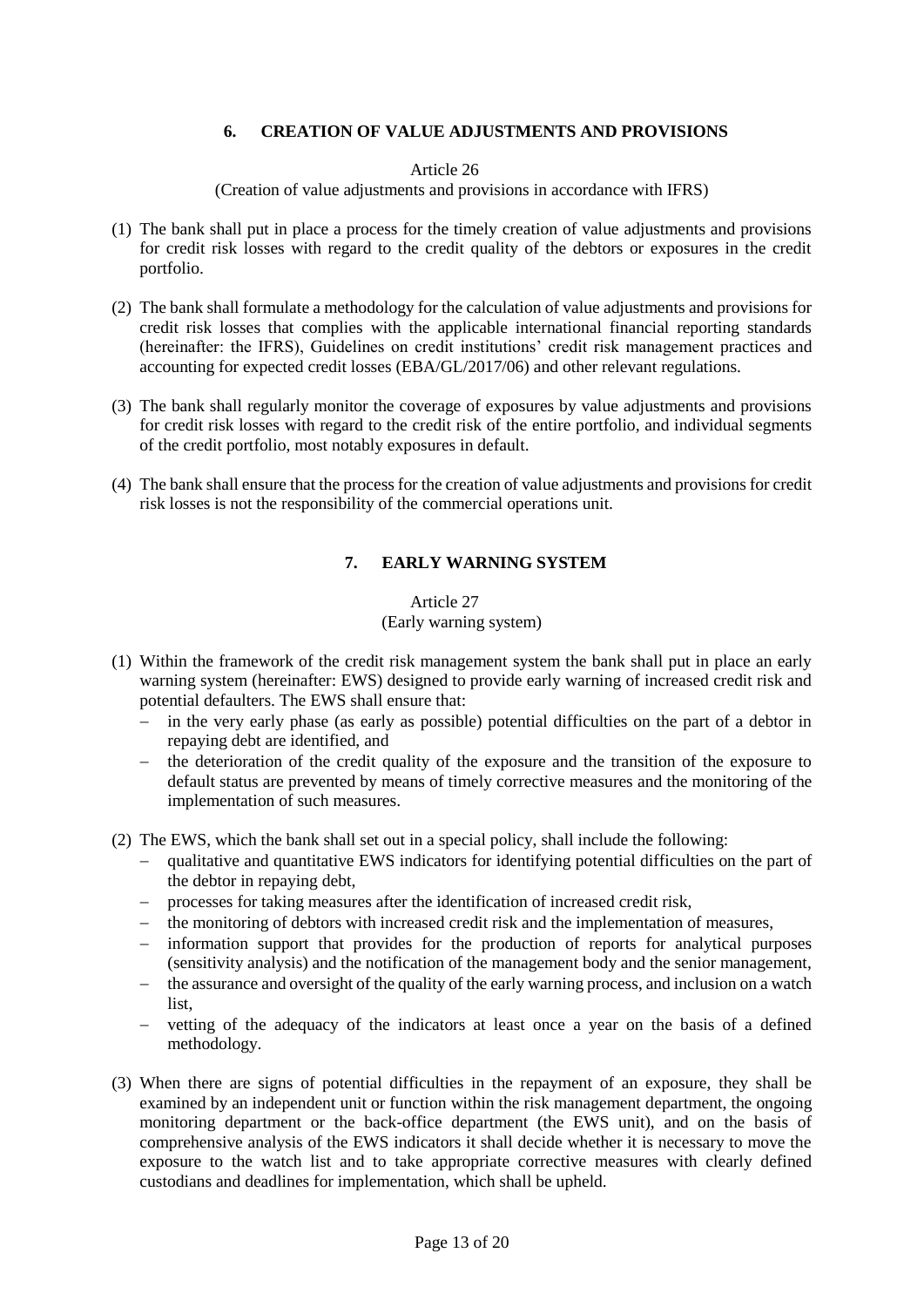- (4) For standard products or individual portfolios the bank may put in place a methodology and system for automatic classification to the watch list, and for the imposition of corrective measures on the basis of defined indicators.
- (5) The bank shall conduct enhanced monitoring of exposures on the watch list. Corrective measures shall be implemented at the level of the group of connected clients.
- (6) The EWS indicators for the inclusion in the watch list shall be applied at the level of the exposure or debtor, and at the portfolio level.
- (7) The bank shall define the period within which a decision with regard to the further treatment of a debtor or exposure on the watch list is to be taken. When an exposure on the watch list does not default, the bank shall set out a maximum period within which an individual exposure may be on the watch list. After the end of this period the exposure shall be withdrawn from the watch list; if the quality of the exposure further deteriorates, the exposure shall be transferred to the NPE workout unit. Successful fulfilment of corrective measures may also be considered as the end of the period on the watch list. In designing appropriate timeframes for the completion of corrective measures, the bank shall apply the materiality principle.

# **8. MANAGEMENT OF NON-PERFORMING AND FORBORNE EXPOSURES**

#### **8.1.Non-performing exposures**

#### Article 28 (Non-performing exposures strategy management )

- (1) The banks with a gross NPL ratio equal to or grater than the threshold defined in paragraph 11 of the Guidelines on management of non-performing and forborne exposures (EBA/GL/2018/06) shall establish a non-performing exposures strategy in line with the aforementioned guidelines. The strategy shall lay out at least time-based quantitative targets (increased repayments, reduced losses, decreased level of non-performing exposures, etc.), supported by an appropriate comprehensive operational plan to meet these targets. The non-performing exposures strategy and the operational plan shall be approved and reviewed by the management body at least once a year.
- (2) The strategy shall also serve as the basis for designing the internal organisational structure, allocating internal resources (human capital, information systems and financing) and designing appropriate controls (policies and procedures) for monitoring interim performance and adopting corrective measures to ensure that the overall targets of reducing non-performing exposures are met.

#### Article 29

# (Management of non-performing exposures)

- (1) The bank shall define clear criteria and procedures based on which non-performing exposures, when they are identified as such, are transferred from the commercial (originating) unit to a special unit responsible for the management of non-performing exposures. The bank shall have in place a clearly defined process for managing non-performing exposures which, considering the size and type of non-performing exposures portfolio, is distinguished with regard to the risk profile, size and complexity of exposure, and the type of credit protection.
- (2) The non-performing exposures management unit shall have the requisite expertise and sufficient legal support, and shall be independent of the commercial unit, not merely from the perspective of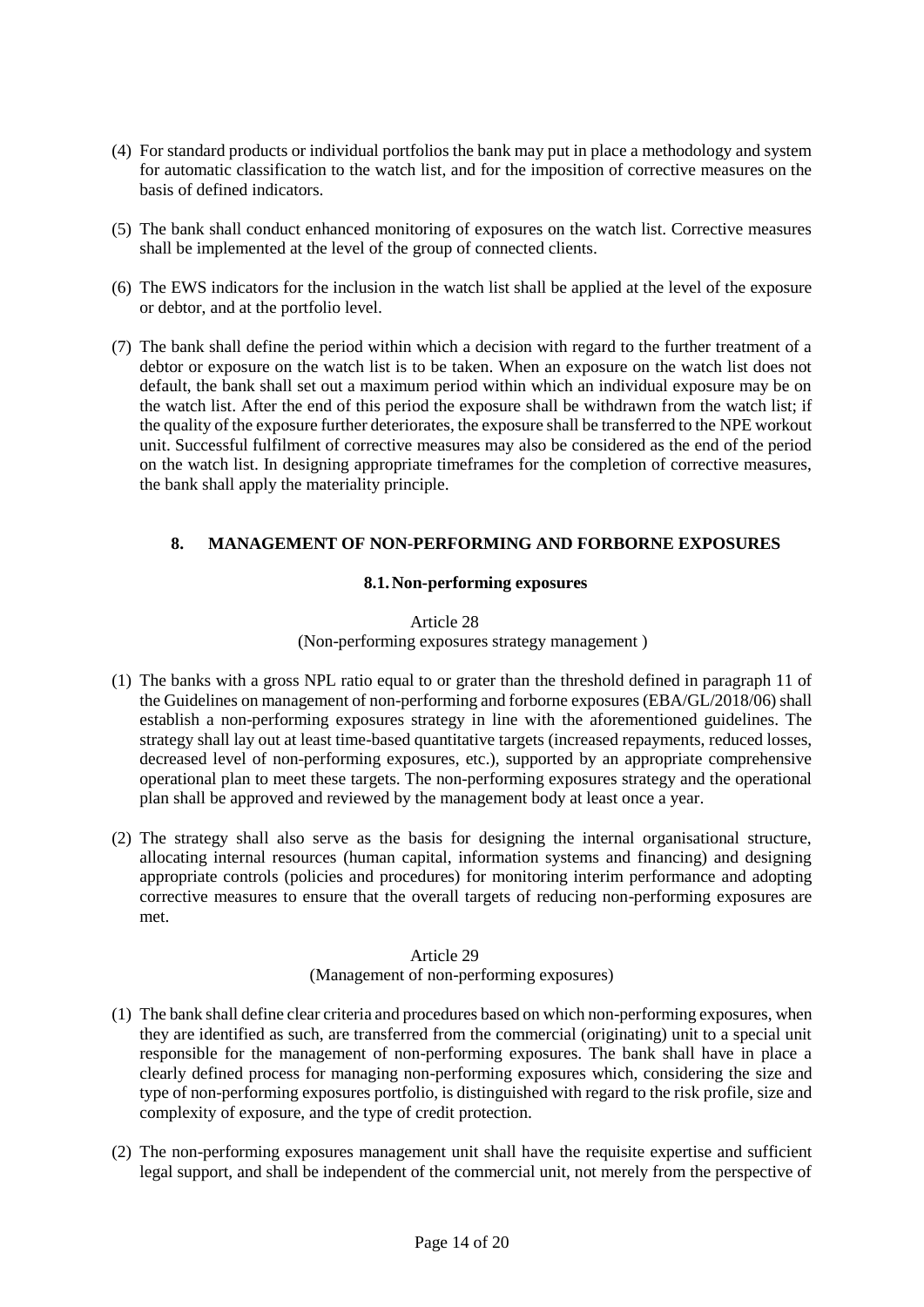operational management of the relations with the client (e.g. negotiations on the forbearance plan, judicial enforcement), but also from the perspective of the decision-making process and support services (e.g. administration of the credit, documentation).

- (3) When the client transferred to the non-performing exposures management unit is part of a group of connected clients, it shall be necessary to transfer the entire group of connected clients to the unit.
- (4) In the case of a banking group, it shall be necessary to adopt a unified approach to the management of non-performing exposures.
- (5) The non-performing exposures management unit shall report directly to the risk management function.
- (6) The bank shall have clearly defined criteria for restoring non-performing exposures to ordinary consideration at the commercial unit.

#### Article 30

#### (Monitoring non-performing exposures)

- (1) The monitoring of non-performing exposures shall be based on the targets defined in the nonperforming exposures strategy and in the relevant operational plans, which are then transmitted down into operational targets of the non-performing exposures management unit.
- (2) The bank shall define key performance indicators based on which the management body and the senior management are able to monitor the performance of the non-performing exposures management unit.
- (3) The bank shall put in place clear procedures to connect the results of monitoring of indicators of non-performing exposures in appropriate and timely fashion to the evaluation of credit risk and the creation of value adjustments and provisions for credit risk losses.

## Article 31

# (Recovery of non-performing exposures)

- (1) Insofar as the bank assesses that the forbearance of a non-performing exposure to a debtor is not reasonable, it shall formulate an approximate timetable for the recovery of the exposure, either directly from the debtor, or if the exposure is secured, from the realisation of the credit protection. To this end the bank shall define precise criteria based on which a decision is made to recover the exposure or shall set approximate deadlines for its final recovery (directly from the debtor or from the realisation of credit protection), and shall establish a record of monitoring of the deadlines of the actual recovery of non-performing exposures.
- (2) The bank shall put in place a computer-supported record based on which the amount of nonperforming exposures actually repaid directly from the debtor or from the realisation of credit protection, the timeframe of such repayments and the amount of write-offs of these exposures are monitored.
- (3) When the debtor is undergoing bankruptcy proceedings, the bank shall ensure that the relevant departments and/or external contractors are included in the credit protection realisation process.
- (4) The bank shall conclude the recovery procedure for non-performing exposures in the following cases:
	- (a) on the basis of a final court order on the completion of bankruptcy proceedings;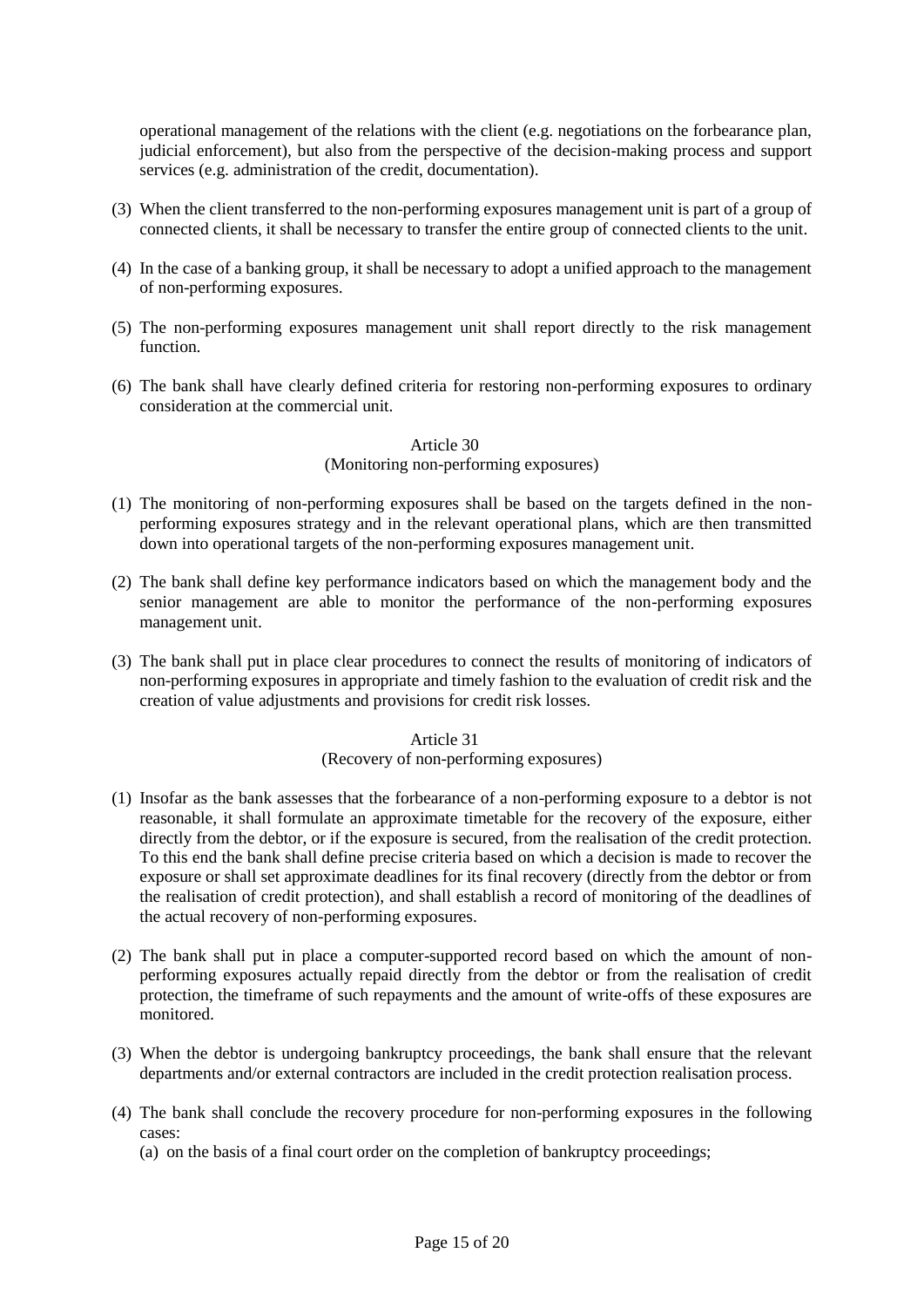- (b) on the basis of a final decision on the confirmation of compulsory composition for that part of exposure regarding which the bank's right to enforce payment in a judicial or other procedure conducted by the competent state authority is terminated; or
- (c) on the basis of a resolution of the management body, should continuing legal proceedings be economically unjustifiable, particularly if the costs of judicial proceedings would exceed the repayment of the exposure, or all actions to achieve the repayment of the exposure that would be taken with the diligence of a good manager have been taken.

# Article 32 (Writing-off non-performing exposures)

- (1) Should the bank assess in recovery procedures that an on-balance-sheet exposure (or a part thereof) will not be repaid and that the conditions for derecognising the exposure from the statement of financial position have been met in accordance with the IFRS, it shall derecognise the exposure from the statement of financial position and administer it in the off-balance-sheet records until the acquisition of a legal basis for concluding the recovery procedure in the amount owed. Derecognising the exposure from the statement of financial position requires a resolution of the management body or of the persons authorised by the management body to this end.
- (2) The bank shall put in place an internal policy with regard to the prompt write-off of exposures that does not yet constitute the irrevocable contractual forgiveness of the debt, in which it shall define a maximum period from the occurrence of default after which the bank derecognises an on-balancesheet exposure from statement of financial position or provides for the complete coverage of the exposure by value adjustments or provisions for credit risk losses.

# **8.2.Forborne exposures**

# Article 33 (Forborne exposures)

- (1) The bank shall forbear exposures to a debtor by undertaking one or more activities that it would not decide to undertake were the debtor in a normal economic and financial position. Forbearance measures consist of concessions to (forgiveness for) a debtor that is experiencing or is likely to experience difficulties in meeting its financial commitments (financial difficulties). Forbearance arises as a result of the debtor's inability to repay a debt under the initial contract terms, either by modifying the terms of the initial contract or by concluding a new contract under which the bank and the debtor agree the partial or total repayment of the original debt. Contracts with an embedded forbearance clause are also subject to this framework.
- (2) In the forbearance of exposures, financial difficulties and the ability to repay a debt shall be assessed by the bank at the level of the debtor. All legal entities in the debtor's group that are included in the accounting consolidation of the group, and natural persons controlling the group shall be considered a debtor. The debtor's ability to repay the debt is assessed by the bank, in addition to the possibility of the foreclosure of other assets or repayment via the liquidation of collateral, primarily from the perspective of the impact of the forbearance on the sufficiency of cash flows from the debtor's operations or from the perspective of the possibility of controlling those related undertakings that are capable of generating cash flows from operations.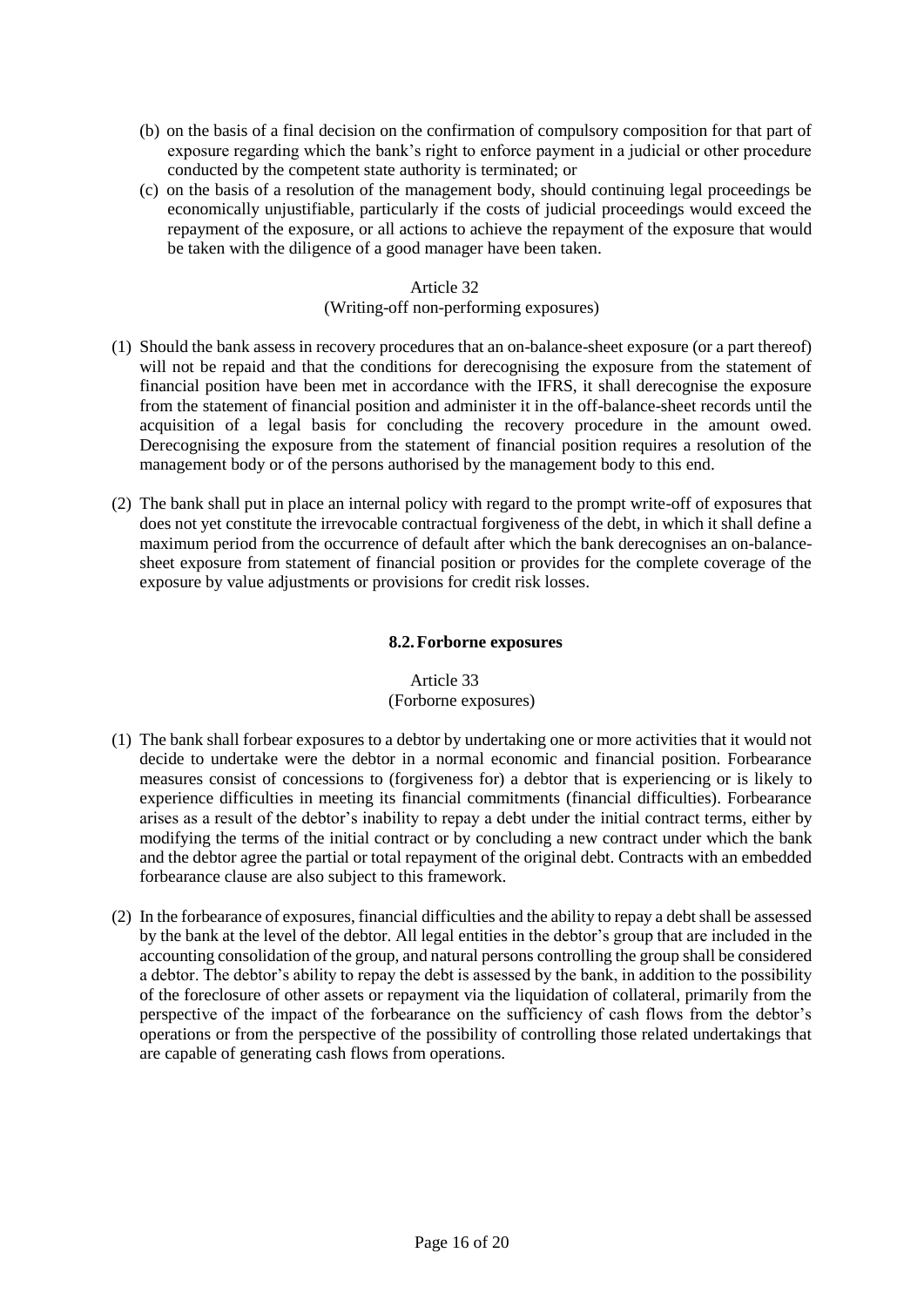# (Analysis of alternative forbearance solutions)

- (1) The bank shall draw up an appropriate forbearance plan for exposures, and shall monitor its implementation and effects.
- (2) In the forbearance process the bank shall apply a solution which, using the net present value approach, it estimates to be the most appropriate one, and is to contribute to the lasting resolution of the debtor's financial difficulties. To this end the bank shall compare the net present value of expected cash flows taking account of the forbearance agreement, and the net present value of expected cash flows before forbearance was undertaken. In the analysis of alternative forbearance solutions, the bank shall take account of options such as the realisation of credit protection, the sale of the financial asset (exposure), the termination of the contract, and other possible activities. The bank shall appropriately document all decisions taken on the forbearance of exposures in the credit documentation.
- (3) In its internal policy the bank shall determine a threshold of exposure value for which it assesses that forbearance from the perspective of the estimated costs and benefits is justified.

## **8.3.Corporate restructuring**

#### Article 35

# (Participation in corporate restructuring)

- (1) In corporate restructuring, a bank that has decided in conjunction with other banks and a corporate entity to seek an agreed solution for the corporate entity shall take action without any unnecessary delay to facilitate the corporate entity's continuation as a going concern if it assesses that such a restructuring is feasible and reasonable. In so doing it shall uphold good business practice and good banking practice as is, among others, summarised in the Slovenian principles of financial restructuring of debt in the corporate sector.
- (2) If several banks are involved in corporate restructuring, the role of the coordinator who leads negotiations between the banks and the corporate entity shall be assumed by the bank with the largest exposure to the corporate entity, unless mutually agreed otherwise by the banks.

#### Article 36

(Formulation and monitoring of the implementation of the restructuring plan for corporate exposure)

- (1) The bank shall obtain at least the following information about the corporate entity for the purpose of drawing up the corporate exposure forbearance plan:
	- (a) a detailed itemisation of the reasons for the corporate entity's difficulties that led to the need for exposure restructuring;
	- (b) the plan for the operational restructuring, ownership restructuring or financial restructuring of the corporate entity;
	- (c) a projection of the corporate entity's cash flows for a period of at least three years or for the period defined in the restructuring plan (quarterly projections for the current year, and annual projections for other years), including the assumptions on which the forecasts of future cash flows are based.
- (2) The bank shall draw up the following on the basis of the information referred to in the first paragraph of this article: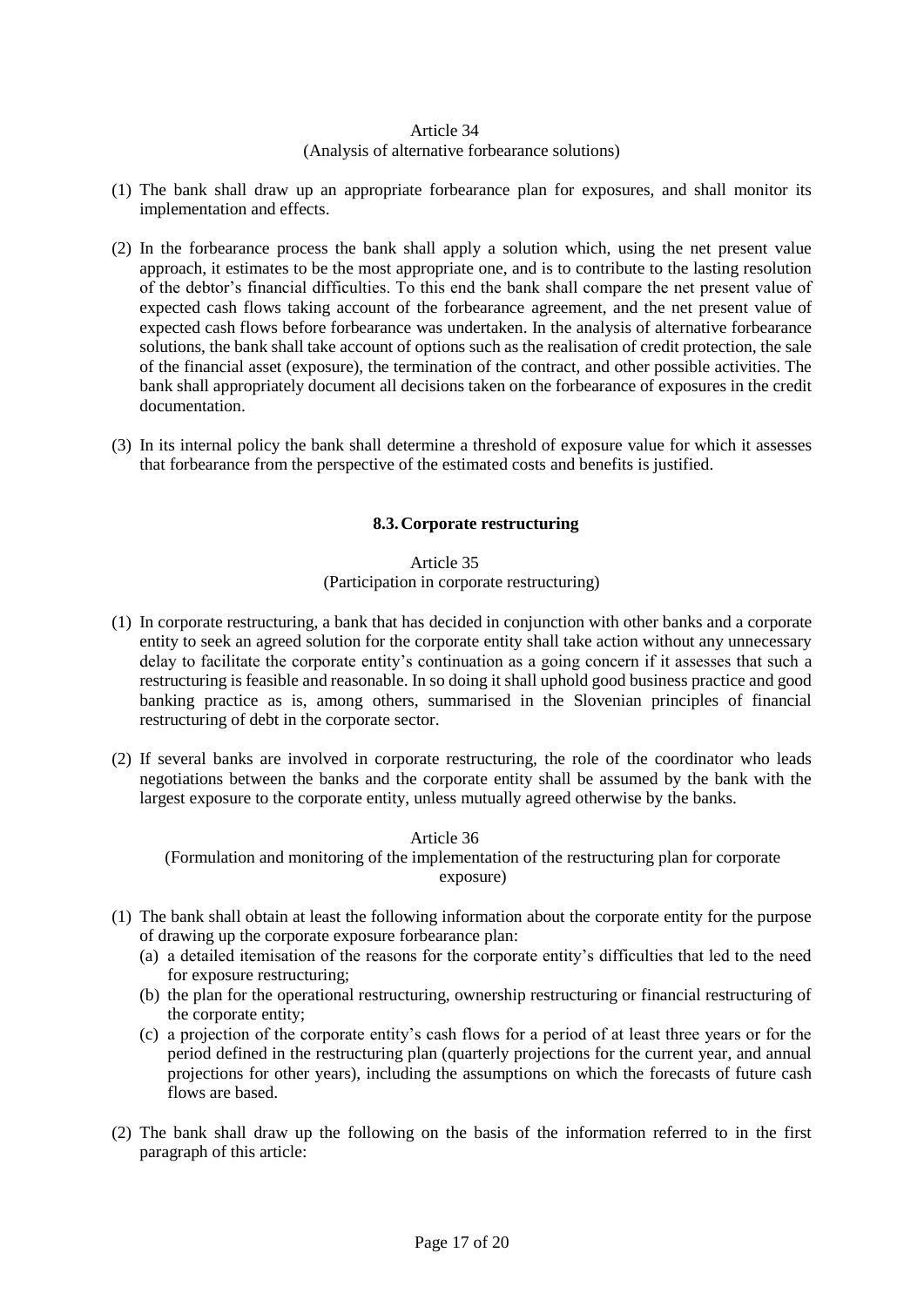- (a) an assessment of the feasibility of the plan for the operational restructuring, ownership restructuring or financial restructuring of the corporate entity;
- (b) analysis of the possible methods of restructuring of the corporate exposure, and the arguments for the restructuring method chosen;
- (c) a new amortisation schedule for the repayment of the loan, which is the basis for monitoring the implementation of the exposure restructuring plan.

In deciding on the corporate restructuring method the bank shall primarily take account of the cash flows that the corporate entity will generate during the restructuring period and the likelihood that the forecasted cash flows will actually be realised (sensitivity analysis) as a result of the operational restructuring, ownership restructuring or financial restructuring. The bank shall treat the existing credit protection in accordance with Section 5 of this regulation.

- (3) If the bank concludes a restructuring agreement with the corporate entity on the basis of the documentation referred to in paragraph two of this article, within the framework of monitoring the implementation of the exposure restructuring plan it shall monitor the implementation of the overall corporate restructuring plan and the resulting effects in the implementation of this plan. To this end the bank shall obtain from the corporate entity, on at least a quarterly basis, up-to-date information on the corporate entity's financial position, of the fulfilment of its commitments under the restructuring plan, and other facts that could affect its ability to repay the loan. Given the scale of its exposure to the corporate entity, the bank may also require more detailed information of realised cash flows in the previous period and cash flow projections for the upcoming period.
- (4) Unless stipulated otherwise by an agreement between the banks, in the case referred to in the second paragraph of Article 35 the coordinator shall be responsible for gathering the information referred to in the first and second paragraphs of this article and for preparing the documentation referred to in the second paragraph of this article, and shall forward this information to the other banks that concluded the restructuring agreement.
- (5) The information and documentation referred to in the first to third paragraphs of this article shall form an integral part of the bank's credit file on the corporate entity in question.

# **9. MANAGEMENT OF DATA AND CREDIT DOCUMENTATION**

# Article 37 (Data management)

- (1) The bank shall put in place an appropriate information infrastructure for the collection and storage of data deriving from the processes of the identification, measurement or assessment, control and monitoring of credit risk. The bank shall regularly review the appropriateness of the information infrastructure.
- (2) The bank shall collect and store data used to measure or assess credit risks, especially data on past credit losses.
- (3) The bank shall design procedures and processes that ensure data quality from the perspective of its accuracy, integrity, reliability and timeliness in all credit risk management processes. The accuracy of the data means the reliability of the data with regard to ensuring a high level of confidence as to the correctness of the data. The integrity of the data means the inclusion of all significant data required in individual credit risk management processes, where the bank minimises the occurrence of data shortfalls. The reliability of data means the data is detailed and impartial.
- (4) Data quality shall be reviewed at least once a year by the internal audit function.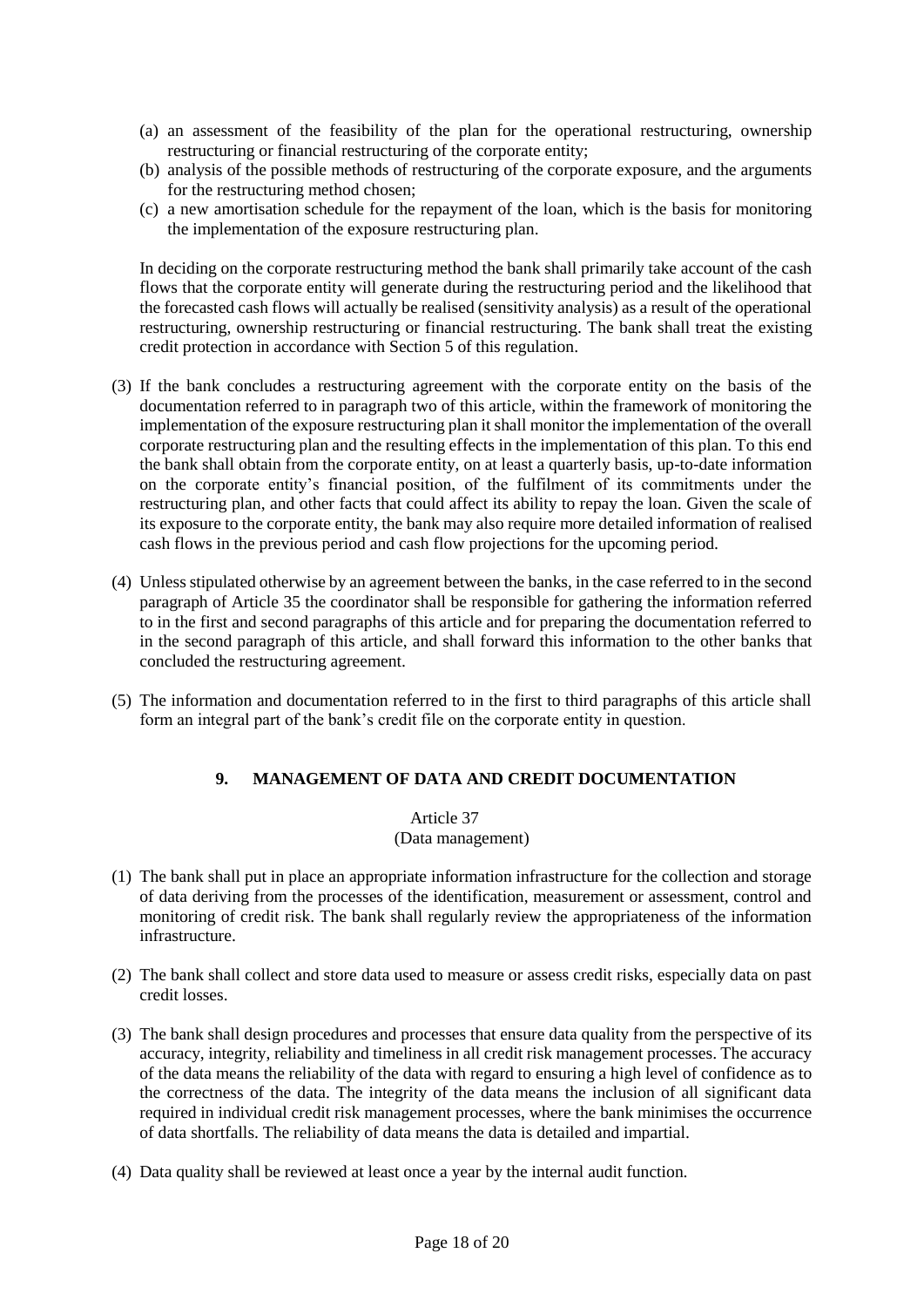(5) For the purpose of reducing the impact of human error, the bank shall provide for the automation of all material processes. Information systems shall be reliable, appropriately documented and regularly reviewed.

### Article 38

#### (Administration and content of credit files)

- (1) The bank shall ensure that information and documentation about debtors are kept by administering credit files. The credit file shall contain the basic information about the debtor, information about the financial position thereof, and the details of the credit relationship.
- (2) Business entities' credit files shall include at least the following:
	- (a) basic information about the debtor (business name, registered office, number of employees, ownership structure, senior management, direct and indirect capital links);
	- (b) details of the debtor's principal creditors and debtors;
	- (c) financial statements for the last three years;
	- (d) information from the central credit register about the debtor and connected clients, including their indebtedness, which is obtained by the bank before credit approval;
	- (e) analysis and an assessment of the credit risk of the debtor and related parties (for at least those entities in the debtor's group which are included in the accounting consolidation of the group) or of the exposure;
	- (f) in the event of the default of the debtor/exposure, analysis and an estimate of the cash flows for the settlement of the liabilities;
	- (g) a list of the on-balance-sheet and off-balance-sheet exposures to the debtor and connected clients (by individual type of instrument and transaction);
	- (h) the application for approval of the transaction and the proposal by technical personnel;
	- (i) the resolution by the body responsible for approving the transaction;
	- (j) the contract concluded for the transaction, and documentation that makes evident the grounds for any non-inclusion of standard contractual commitments;
	- (k) analytical book-keeping records;
	- (l) evidence of the credit protection and documentation of the realisation of the credit protection;
	- (m) the information and documentation referred to in the second paragraph of Article 34 and the first to third paragraphs of article 36 of this regulation;
	- (n) other significant documentation.
- (3) The provisions of paragraph two of this article shall also apply *mutatis mutandis* to the administration of natural persons' credit files.
- (4) The bank shall draw up guidelines for administering the credit files that cover updating the credit file, obtaining financial information and conducting correspondence in connection with repayment, and shall designate the persons responsible for ensuring that the credit files are correct and complete.

# **10. REPORTING ON CREDIT RISK**

Article 39 (Credit risk report)

(1) The bank shall put in place processes that enable to prepare structured credit risk report, including assessments of future trends for the relevant managerial levels at the bank. The bank shall take